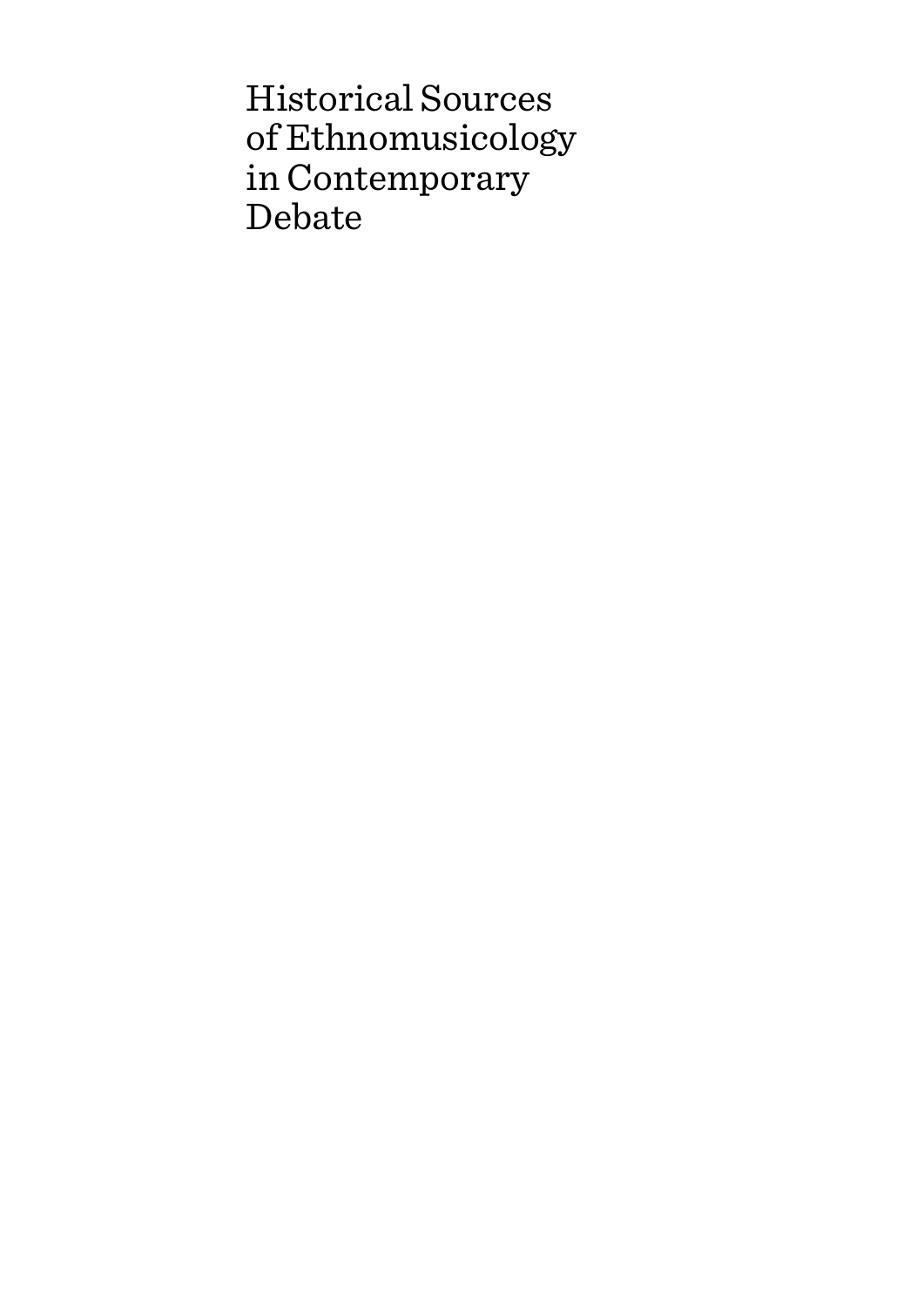This is a publication of the Study Group on Historical Sources of Traditional Music within the International Council of Traditional Music



Printed with the support of





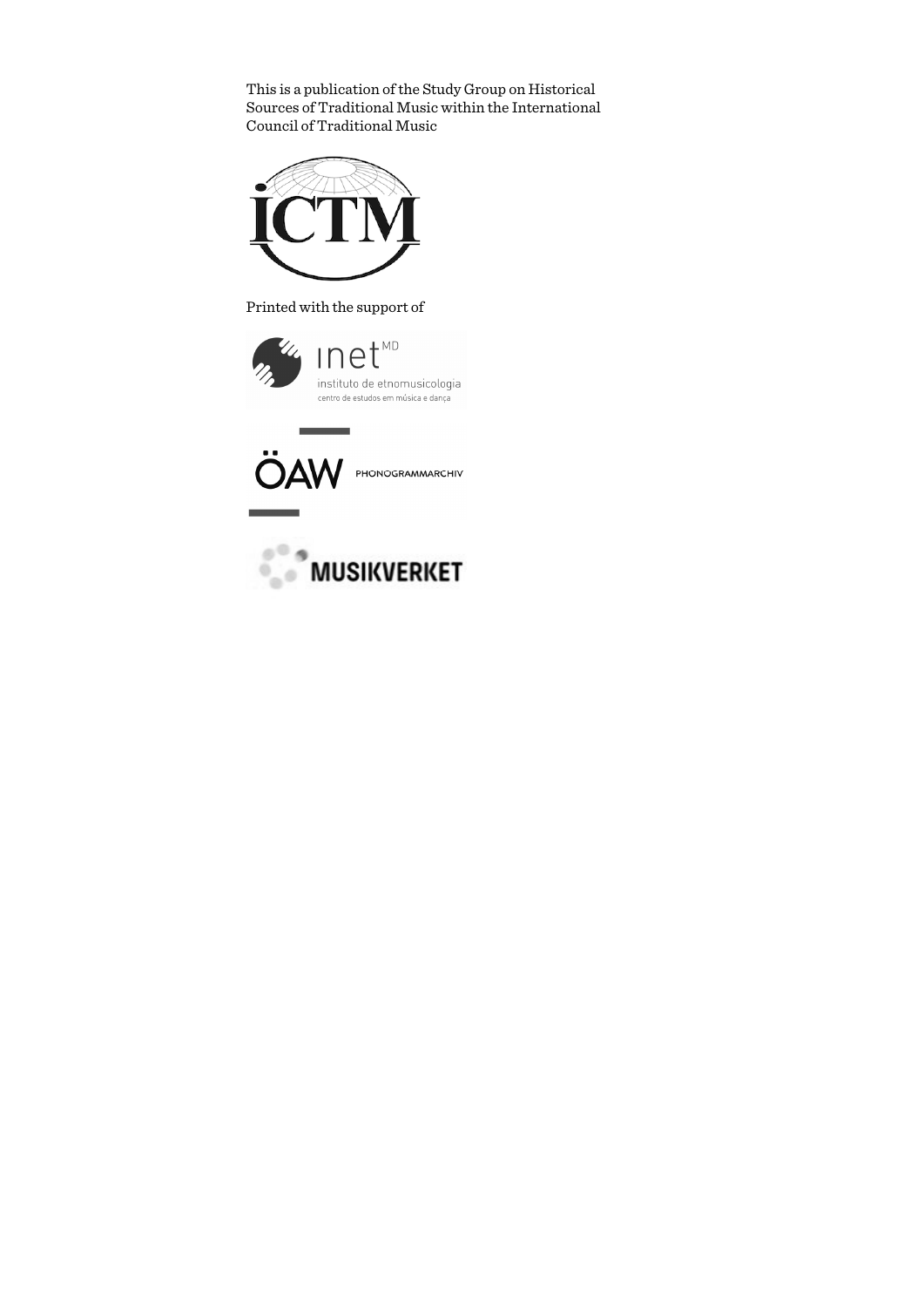# Historical Sources of Ethnomusicology in Contemporary Debate

Edited by

Susanne Ziegler, Ingrid Åkesson, Gerda Lechleitner and Susana Sardo

Cambridge **Scholars** Publishing

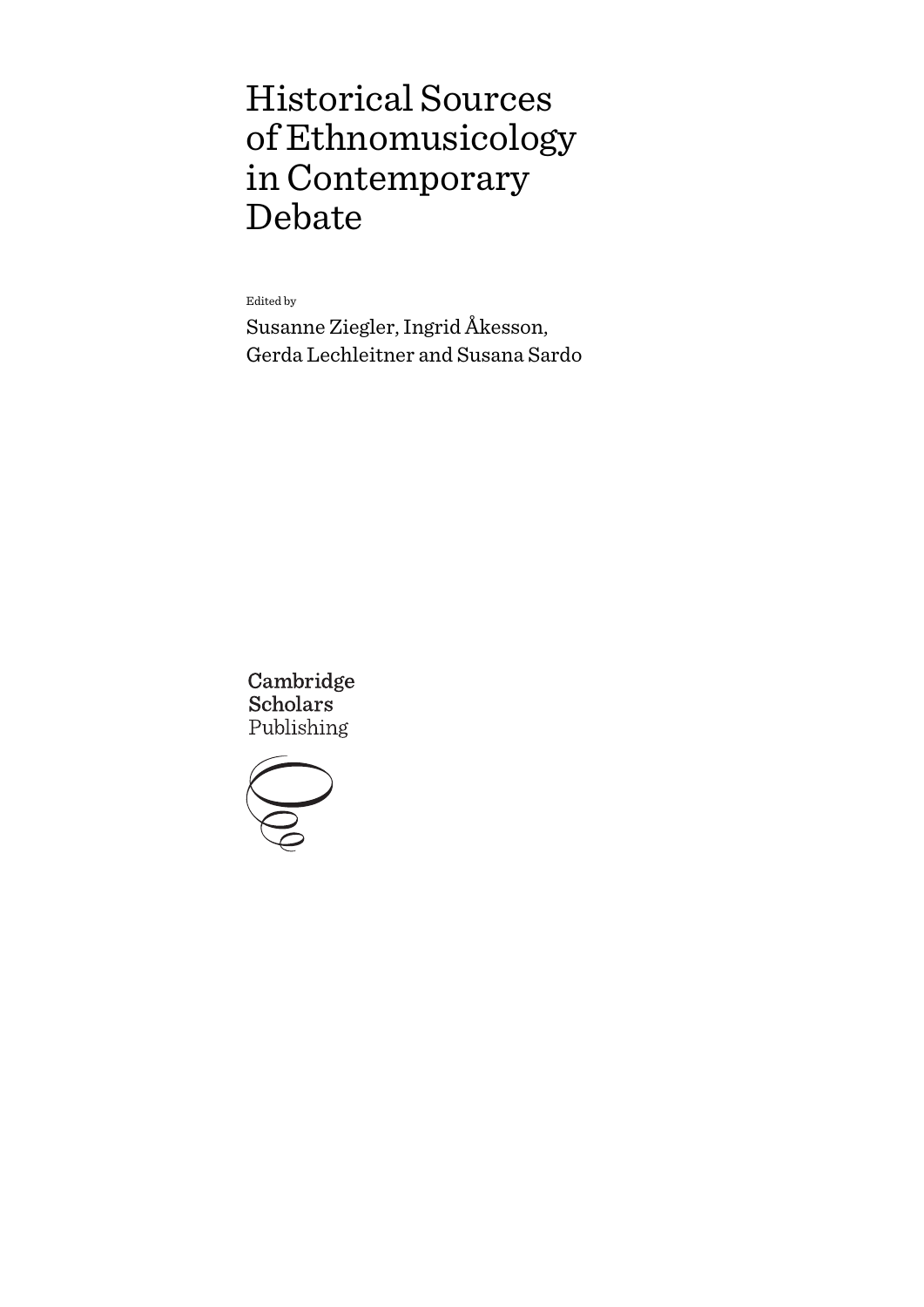Historical Sources of Ethnomusicology in Contemporary Debate

Edited by Susanne Ziegler, Ingrid Åkesson, Gerda Lechleitner and Susana Sardo

Language check and proofreading: Aoife Hinley, Emily Schalk and Marlene de Wilde

This book first published 2017

Cambridge Scholars Publishing

Lady Stephenson Library, Newcastle upon Tyne, NE6 2PA, UK

British Library Cataloguing in Publication Data A catalogue record for this book is available from the British Library

Copyright © 2017 by Susanne Ziegler, Ingrid Åkesson, Gerda Lechleitner, Susana Sardo and contributors

All rights for this book reserved. No part of this book may be reproduced, stored in a retrieval system, or transmitted, in any form or by any means, electronic, mechanical, photocopying, recording or otherwise, without the prior permission of the copyright owner.

ISBN (10): 1-4438-7326-8 ISBN (13): 978-1-4438-7326-0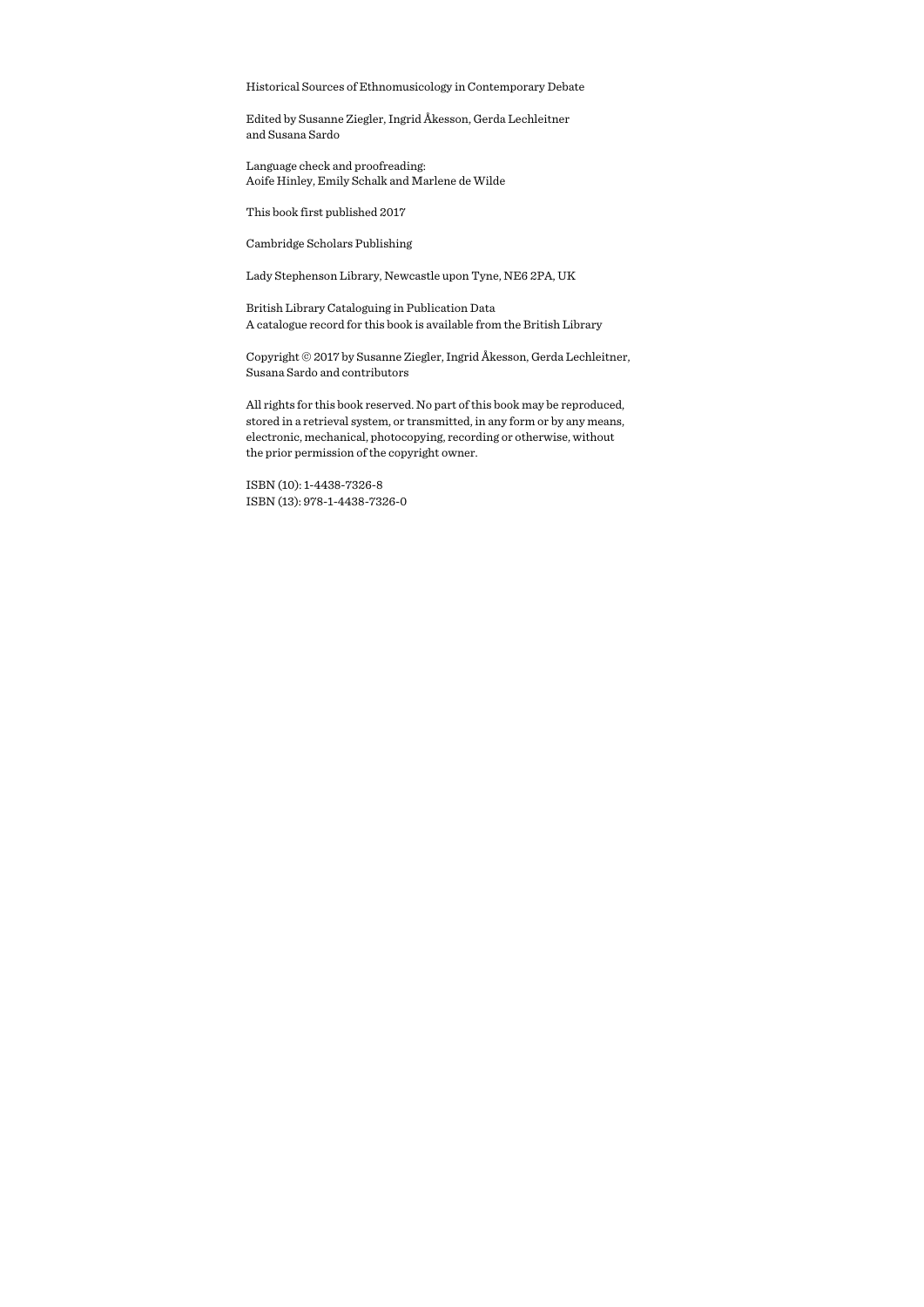# TABLE OF CONTENTS

| The Editors                                                                                                                                 |
|---------------------------------------------------------------------------------------------------------------------------------------------|
| <b>Part One: Rethinking Archives and Collections: From Fieldwork</b><br>to Digital Humanities                                               |
| Sound Archives under Suspicion<br>Miguel García                                                                                             |
| Institutionalising and Materialising Music through Sound Sources:<br>The Case of Bruce Bastin's Fado Collection in Portugal<br>Susana Sardo |
| 78 rpm Records as a Source for Ethnomusicology and Folklore Research:<br>Experiences from Slovenia<br>Drago Kunej                           |
| Historical Sources and Fieldwork in Latvian Ethnomusicology:<br><b>Experience and Results</b><br>Anda Beitāne                               |
| Recordings of the Mabi People, Different Places Same Time:<br>Cameroon 1908 and Berlin 1909<br>Susanne Fürniss                              |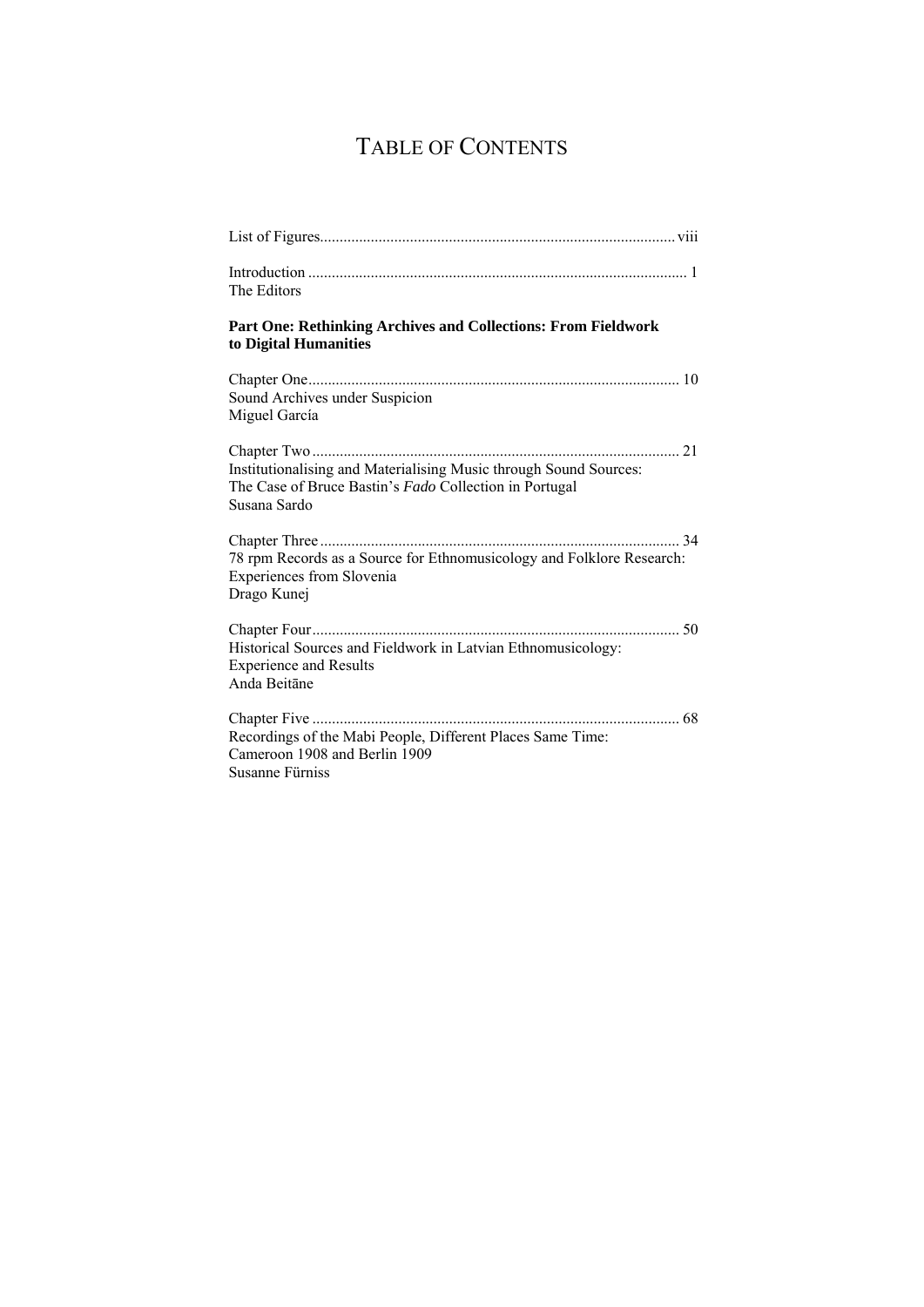| "Fieldwork in Archives": A Methodological Approach of the Fang's<br>Xylophone Music through Sound Archives (1908–2000)<br>Claire Lacombe              |
|-------------------------------------------------------------------------------------------------------------------------------------------------------|
| When Past and Present Hold a Dialogue through Music: The Diachronic<br>Comparison of <i>Bwétè</i> Ceremonies (Gabon)<br>Émeline Lechaux               |
| The CNRS – Musée de l'Homme Sound Archives from 1900 to the<br>Present: A Long Way between Heritage, Knowledge and Technologies<br>Joséphine Simonnot |
| Automatic Indexation and Analysis of Ethnomusicological Archives:<br>Issues and New Challenges<br>Marie-France Mifune                                 |
| Part Two: Written Documents and Musical Instruments as Sources                                                                                        |
| Remarks on Israeli Song Notebooks<br>Shai Burstyn                                                                                                     |
| Personal Songbooks - Neglected but Informative Sources<br>in Ethnomusicological Research<br>Gunnar Ternhag                                            |
| 156<br>Evaluating Different Sources for the Reconstruction of an Extinct<br>Instrument: The Turkish kopuz<br>M. Emin Soydaş                           |
| Cultural Memory and the Exhibition of Musical Instruments:<br>A Textual Approach<br><b>Andreas Mever</b>                                              |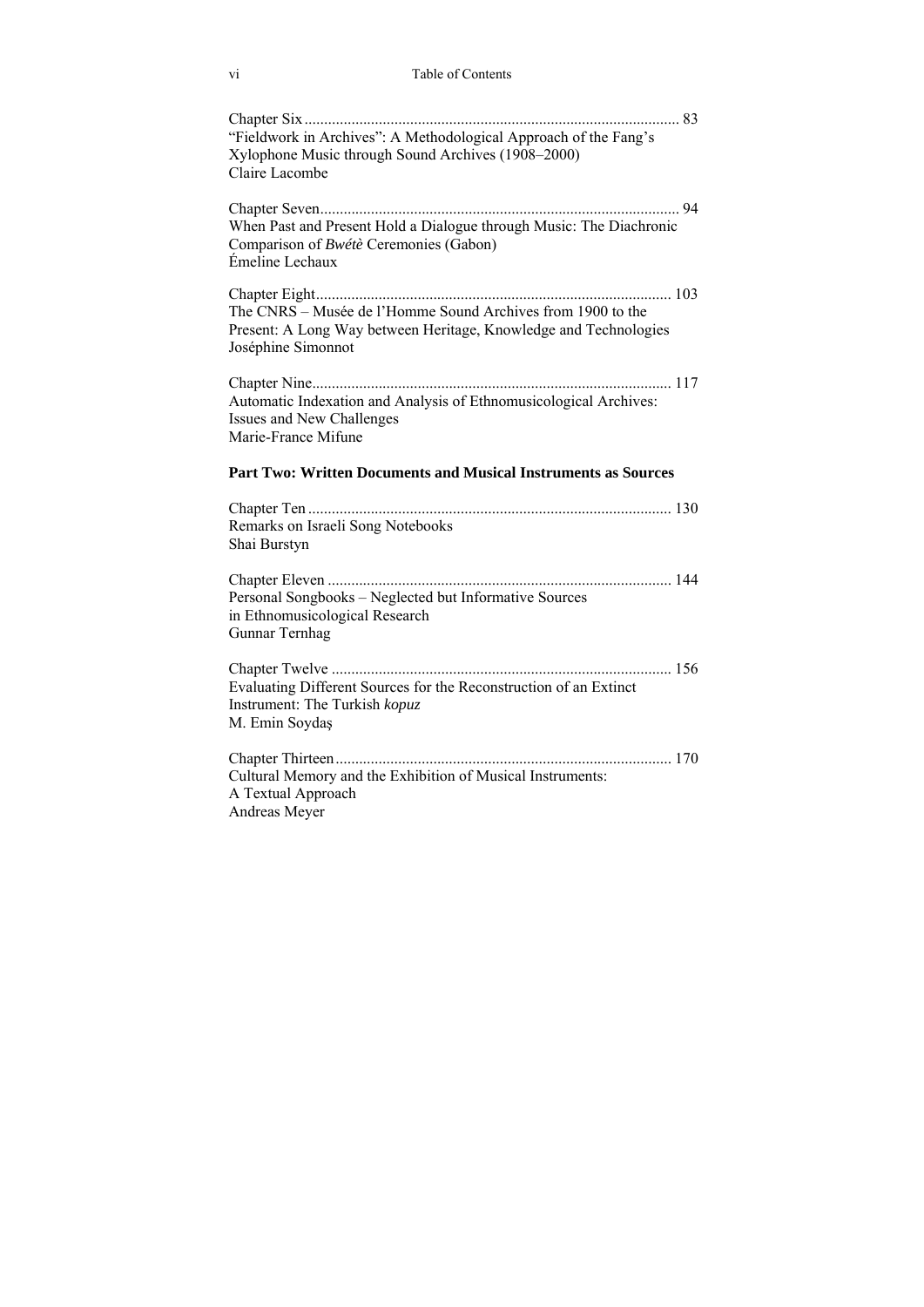| Historical Sources of Ethnomusicology in Contemporary Debate<br>vii                                                                                     |
|---------------------------------------------------------------------------------------------------------------------------------------------------------|
| Part Three: Individual Memory, Musical Practice and Heritage                                                                                            |
| From Archival Recording to Aesthetic Ideal - How Individual Performers<br>Have Influenced Style<br>Ingrid Åkesson                                       |
| Textual Strategies for Collecting and Publishing Finnish Folk Melodies<br>in the 19th Century<br>Olli Heikkinen                                         |
| "We Sing Our History": Songs and the Politics of Identity<br>and Remembrance among Russian-German Immigrants<br>in the United States<br>Ingrid Bertleff |
| 234<br>The Russian Gusli Singer Aleksandr Kotomkin: Three Dimensions<br>of Memory<br>Christiane Gesierich                                               |
| Safeguarding Tradition and the Authority of Representation<br>Tala Jarjour                                                                              |
|                                                                                                                                                         |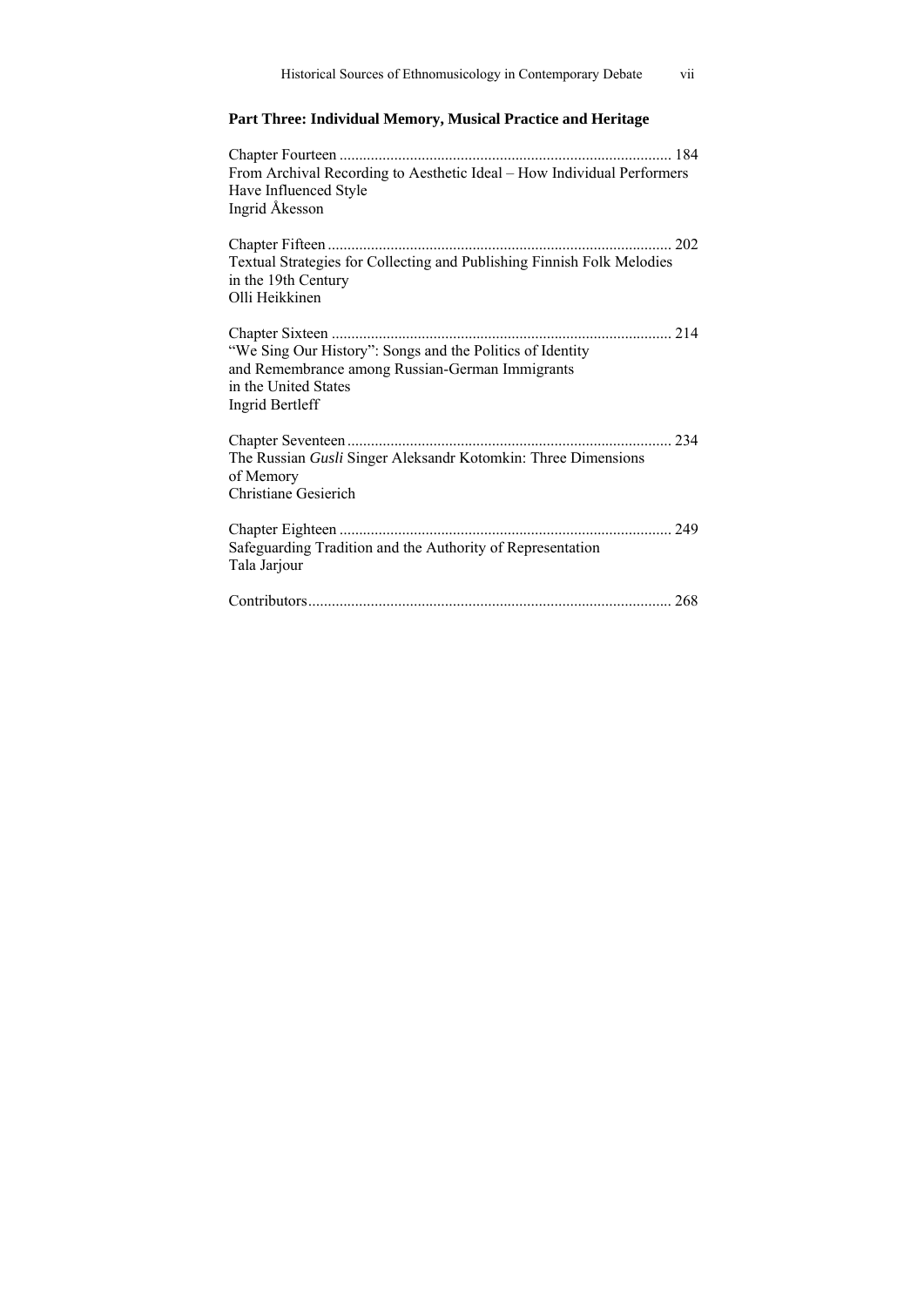## LIST OF FIGURES

- 1-1 Table 1: Collectors and early recordings in Tierra del Fuego
- 1-2 Table 2: Recordings made by Robert Lehmann-Nitsche in Argentina
- 2-1 Maria Severa Onofriana, Illustration by Pedro Sousa Pereira
- 2-2 Cover of the LP *Amália Rodrigues: The World's Greatest*
- 2-3 Cover and back cover of the CD *Fados from Portugal*
- 2-4 Bruce Bastin's collection after arriving in Portugal in 2009
- 3-1 The reissued label of a Favorite record titled *Fantovski nabor*
- 3-2 Labels of the Slovenian records made in the USA
- 4-1 Map of north-eastern Latvia
- 4-2 Transcription: Singing with drone from north-eastern Latvia
- 4-3 Transcription: "Singing with assistance"
- 4-4 Transcription: Autumn song; recording by Anda Beitāne, 2000
- 4-5 Transcription: Autumn song; recording by Latvian Radio, 1988
- 4-6 Transcription: Wedding song; recording by Jānis Brunovskis, 1998
- 5-1 Map of the coastal region of South Cameroon
- 5-2 Georg August Zenker
- 5-3Table: Documentation of Zenker's wax cylinders
- 5-4 Transcription: "Longo", canoe-song, *Archiv Kamerun 37*, 1909
- The women of Kouambo reconstitute a bride's ceremony
- 5-6 Transcription: "Dombe", one of the songs of a bride's ceremony
- 6-1 Xylophone with calabash resonators (*mendzang*) in Tessmann 1913
- 6-2 Xylophone with calabash resonators (*mendzang*) in Duvelle 2000
- 6-3 Log xylophone
- 6-4 Xylophone orchestra of six Fang Fang musicians, Gabon
- 7-1 Pierre Sallée recording a harp-zither player in Lekoni (Gabon) 1966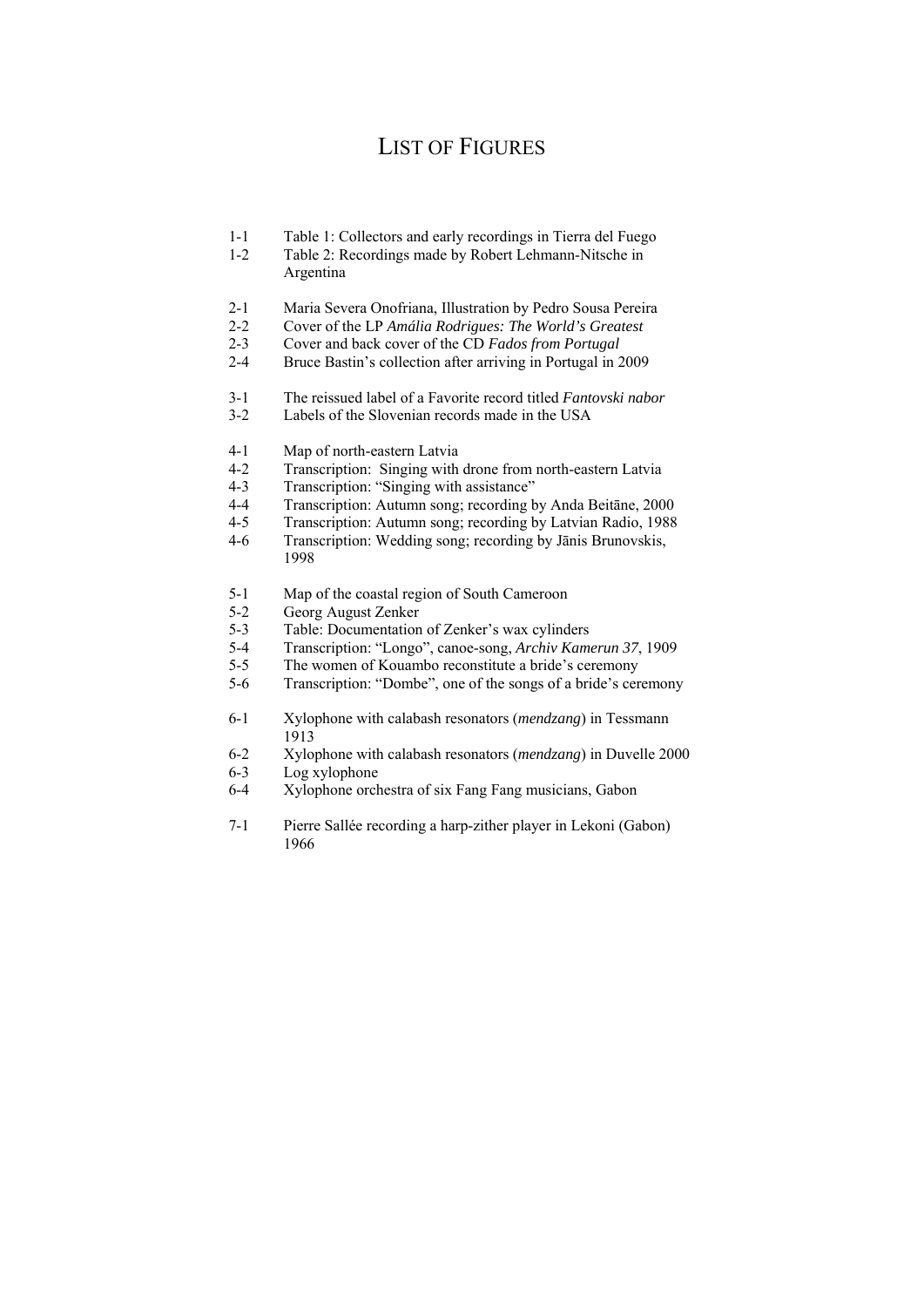- 7-2 Stability of the ritual protocol (1968–2001)
- 8-1 A 78 rpm disc, recorded in Romania by Constantin Brăiloiu, 1937<br>8-2 CNRS Musée de l'Homme audio archives' home page
- 8-2 CNRS Musée de l'Homme audio archives' home page
- 8-3 A song from Opera of Beijing, spectral view with markers and comments
- 9-1 Speech and song categories
- 9-2 Table: Characterisation of vocal categories<br>9-3 Example of automatic tools to detect speed
- Example of automatic tools to detect speech
- 10-1 Two song notebooks from the mid-1940s<br>10-2 A typical opening of a song notebook, con
- 10-2 A typical opening of a song notebook, containing seven songs<br>10-3 Mimeographed song notebook with additional lyrics entered b
- Mimeographed song notebook with additional lyrics entered by hand<br>10-4 Front
- 10-4 Front cover of N. Ben-Yehuda's *Autobiography in Song*
- 11-1 *Den nya sången* [The new song]. Etching by Anders Zorn, 1903
- 11-2 A page from a songbook written by Josef Winberg from Gotland
- 12-1 *Kopuz*, 16th century
- 12-2 *Kopuz* pegs
- 12-3 *Kopuz* and *qanbus*
- 13-1 African musical instruments, Museum für Völkerkunde, Hamburg<br>13-2 Ghanaian musical instruments, National Museum of Ghana
- 13-2 Ghanaian musical instruments, National Museum of Ghana
- 13-3 Ghanaian drums, rock'n'popmuseum, Gronau, Germany
- 14-1 Dansar Edvard Johnson on CD cover
- 14-2 Portrait of Elin Lisslass by Swedish artist Siri Derkert
- 14-3 The hymn "Kom Helge Ande till mig in" (Come, Holy Spirit to Me)
- 16-1 Cover illustration of CD, Lawrence A. Weigel: *Volga German Customs and Traditions 1763*–*1976*.
- 17-1 Aleksandr Kotomkin as a gusli singer
- 17-2 Delta-shaped gusli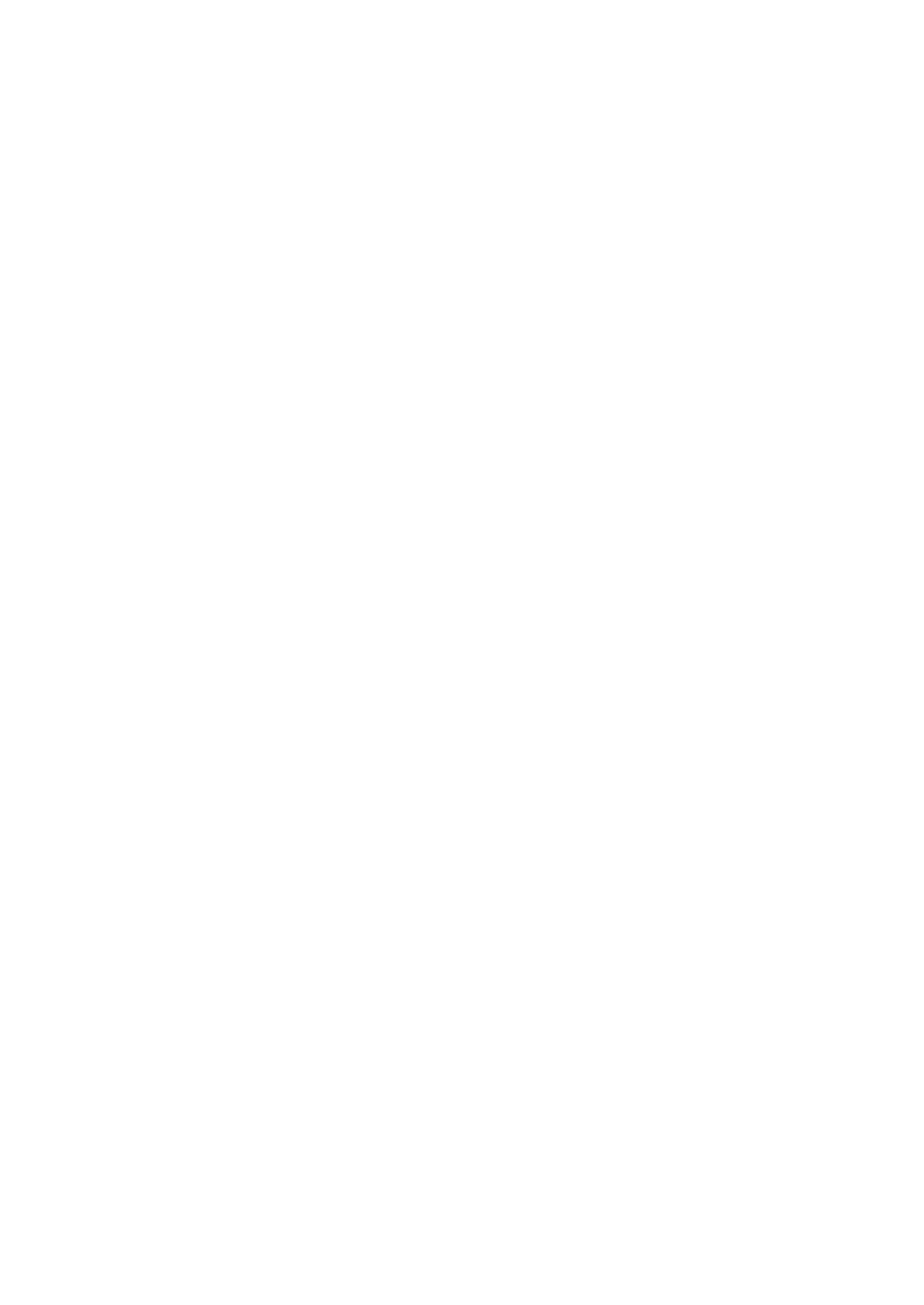### **INTRODUCTION**

Historical approaches in ethnomusicology, i.e., the study of any kind of oral, written, visual and audio sources embedded in this discipline's history by using modern historical theories and methods, is gaining ever more importance, yet only few publications on this topic have been available up to now. The majority of scholarly studies of ethnomusicology is focused on the analysis of contemporary fieldwork processes, drawing on fieldwork as the main methodological practice. However, historical research is a necessary field too, not only for the understanding of historical processes related to sound, music, collecting and archiving but also because this kind of research supplies an important background for contemporary work. At the same time, and due to the rapid institutionalisation of popular and oral-derived cultural expressions, older living and sometimes hidden traditions are scarce in 21st-century late modern cultures. This means that archival and other historical sources have become very important for knowledge production today. In many parts of Europe, and in other places in the world, there is a strong tradition in research applied to local cultural expressions; therefore, this publication will be an important contribution to the intersection of ethnology and historiography, the first based on fieldwork and the second on archival studies.

This anthology is a publication of the Study Group on Historical Sources of Traditional Music within the International Council of Traditional Music (ICTM). The study group was established in 1967 with the aim "… to contribute to more knowledge on the history of orally transmitted music". At the start, the focus was on historical sources of traditional music in Europe but since the 1990s the focus has shifted towards a wider international scope. Whereas written sources go further back in time, sound recordings have been possible only since the beginning of the 20th century—which is, nevertheless, a time span of more than 100 years.

Meanwhile, the study of historical sources has gained an international reputation. Thanks to the activities of the Study Group on Historical Sources of Traditional Music, symposia have been held every second year, and several conference proceedings have been published (see Ziegler 2010).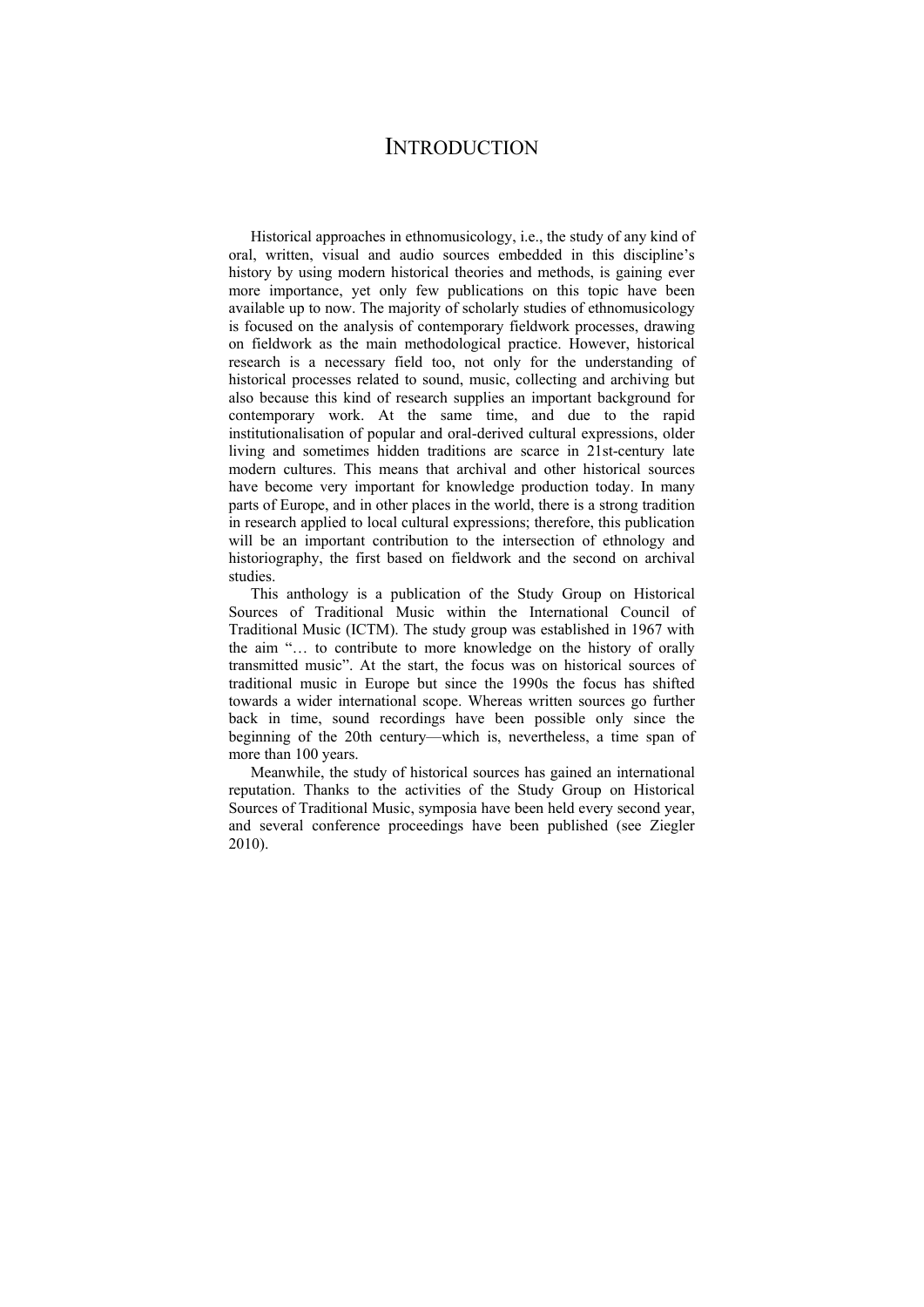#### 2 Introduction

The present peer-reviewed collection of articles includes some of the contributions that were presented in two conferences organised by the Study Group; namely, the conference held in Vienna, Austria, in 2012 and the other in Aveiro, Portugal, in 2014. The articles cover a wide range of topics, which are organised into three sections:

Part One: Rethinking Archives and Collections: From Fieldwork to Digital Humanities

Part Two: Written Documents and Musical Instruments as Sources Part Three: Individual Memory, Musical Practice and Heritage

### **Part One: Rethinking Archives and Collections: From Fieldwork to Digital Humanities**

The first section of articles concerns archives, which on the one hand indicate the place where documents or sources (in this case mostly sound documents) are preserved and processed by institutions as well as accessed by users, and on the other indicate a wide and open concept, a "general system", as well as a place for memory with respect to "collections". The articles cover a wide range of thoughts, starting with rethinking the role and position of archives and the resulting epistemological findings. A number of case studies follow, dealing with the use of historical sources as additional documents for new approaches and goals, either in specific historical or comparative studies. The final two contributions present insights into archives in the 21st century and recently developed techniques, which have contributed to the archives' roles as providers of service and content as well as centres of excellence, joined together in online platforms or portals.

Miguel García breaks new ground by reflecting on archives as discursive knowledge, as the emergence from particular scientific paradigms, as aesthetically or ideologically oriented knowledge, and finally as multilayered, fragmentary and unfinished discourses. In that way he contrasts archives seen as "things" against archives viewed as "knowledge" and, thus, opens a fresh new perspective on archives. Another new turn in the discussion about archives is the aspect of institutionalising and materialising music through sound sources, which Susana Sardo introduces. Her considerations and reflections are exemplified by Bruce Bastin's *fado*  collection and concern the role of that particular archive, which shifted from treasuring silenced recordings to great public interest, and—after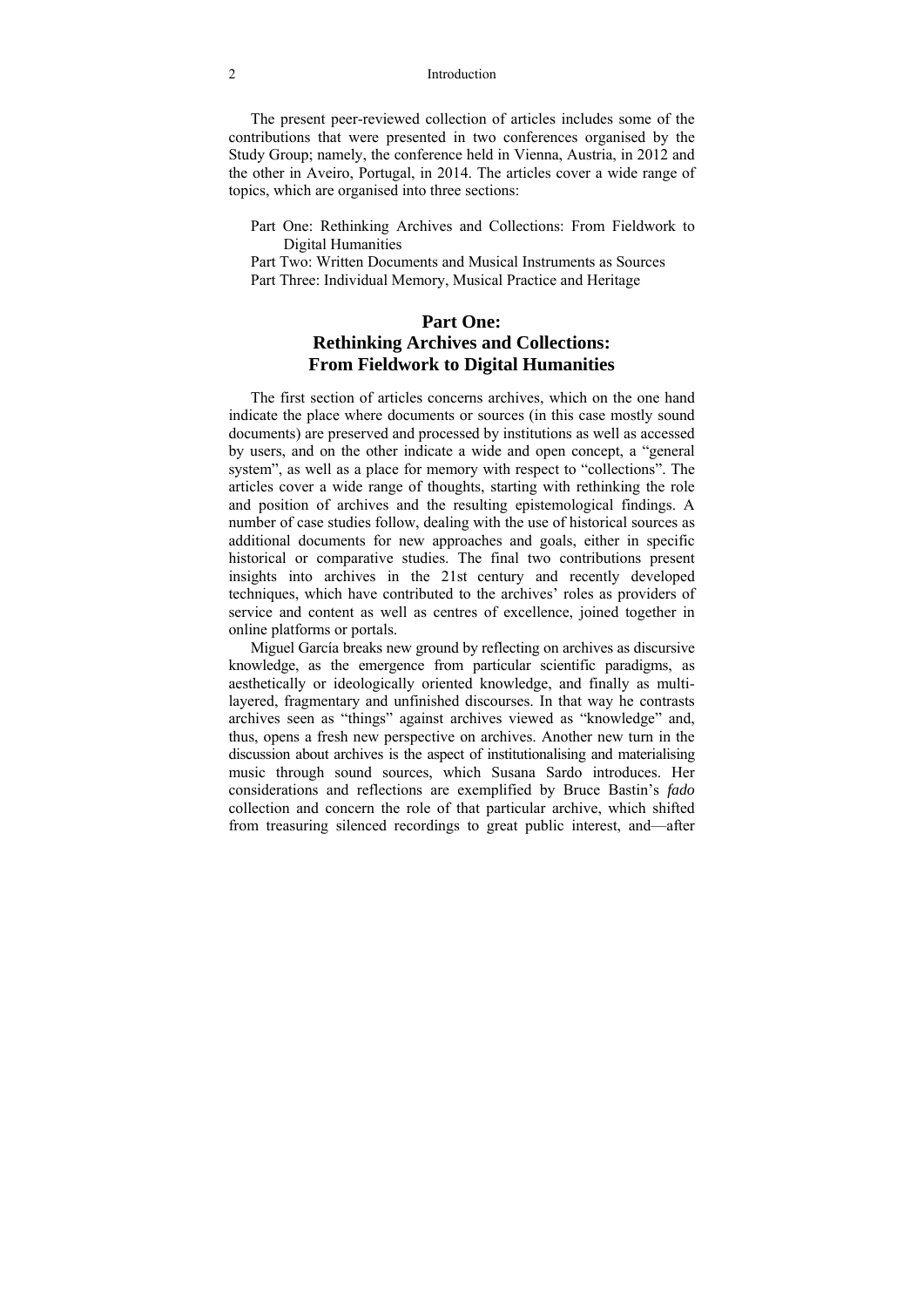*fado's* nomination as UNESCO Intangible Heritage—has gained consciousness as collective memory.

While these two contributions introduce a more epistemological approach to the concept of archives, the following studies utilise historical recordings for various approaches. Drago Kunej points out that commercial recordings (78 rpm recordings) have largely been overlooked by researchers in Slovenia and abroad, yet such folk music recordings have important cultural, ethnomusicological and folkloristic as well as ethnochoreological value. Thus, in his study on Slovenian folk music, the 78 rpm records offer numerous opportunities for research and constitute a complement to field recordings, or—as Kunej states—they represent the only sources for specific musical styles. The close connection or even dialogue between historical sources and fieldwork is the topic of Anda Beitāne's contribution. She demonstrates the dynamics between fieldwork and historical sources caused by a shift in Latvian ethnomusicology due to the political independence of Latvia in the early 1990s. As a consequence, historical sources were recognised as valuable and indispensable material for contemporary research.

While these two case studies use historical sources to complement and amend previous results, three more articles focus on comparative methods by analysing historical recordings for discussing cultural transformation. Susanne Fürniss analyses two historical collections of Mabi recordings made in Cameroon in 1908 and in Berlin in 1909. The problems that she faced when confronting the Mabi of today with these historical recordings represent the difficulty of linking archived sounds to their cultural meanings, which have changed during the last century: either some of the documented items of music are no longer practised today or some of today's dances were not documented in 1908, or other songs and dances were created only later on. The study of Claire Lacombe, on the other hand, focuses on the diachronic analysis of the Fang's xylophone music. She evaluates the persistence and modifications of orally transmitted music and, thereby, compares sources from different places and times. As a result, this diachronic analysis finally enters into a dialogue with the history of this music itself, showing the memory of the musicians and the memory on the place of recordings as well as the memory of the collector. Émeline Lechaux goes in a similar direction when she draws attention to the diachronic comparison of the *bwétè* ceremonies in Gabon in 1966 and in 2013. She discusses which methodology would best suit a diachronic comparison having heterogeneous collections of different ethnomusicologists at hand.

Such new approaches open the floor to the introduction to Digital Humanities, which have developed since the establishment of digital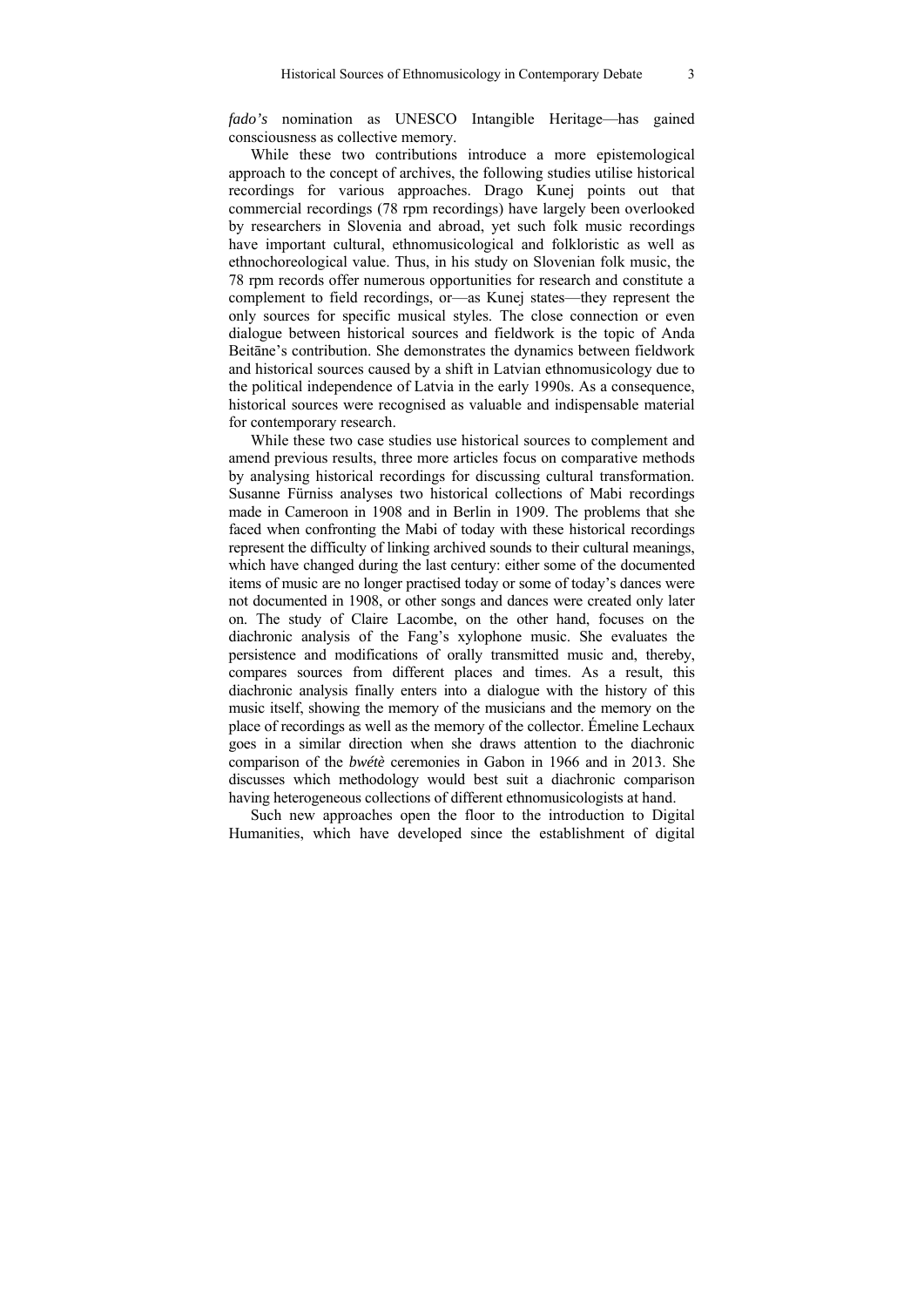#### 4 Introduction

support and online platforms for storing, organising and disseminating knowledge. Digital Humanities is a transdisciplinary field that combines knowledge of different disciplinary origins with the use of web technologies with the aim of facilitating the field's remote access and its growth through collaborative actions. This matrix closely coincides with the quality of the sound sources due to their material profile, which is perfectly transferable to digital support. Consequently, the Internet is now the most important medium for sound and music circulation and, based on the proceeding digitisation of analogue holdings or the preservation of digital born sources, "digital" sound archives have grown exponentially both in domestic and institutional contexts. Joséphine Simonnot carefully explains how the web-based platform for the French *CNRS – Musée de l'Homme*, called TELEMETA, deals with this new profile of sound archives. Her text narrates all of the processes through which the platform was conceived, based on open format, a collaborative premise and, especially, the opportunity to democratise the sound, transforming it into a collective patrimony accessible not only to specialists and researchers but also to all those who like or make music and are interested in it. However, producing an online archive includes, among other things, the necessity to classify music toward indexation. Marie-France Mifune meticulously describes the process through which a system of indexation is connected to a database when analysing DIADEMS, a structure that aims to provide new automatic tools for indexing and analysing the audio content of TELEMETA. Mifune refers to all of the steps needed to organise a classification system based on strong interdisciplinary work, which includes IT developers, acousticians, anthropologists, linguists, ethnomusicologists, sound engineers, archivists and experts in multimedia development.

The two last chapters of the first section of articles address new challenges for sound archives, framed by the development of Digital Humanities. While democratising access to sound and music patrimony, the digital platforms also create new systems of classifying music and sound, arising from the creation of the so-called friendly balance between the needs of the global user and the limits of technology. In a certain way, Digital Humanities open new possibilities for ethnomusicology and sound archives, and, simultaneously, they are an interesting place for critical enquiry that stimulates the production of new knowledge in these two fields.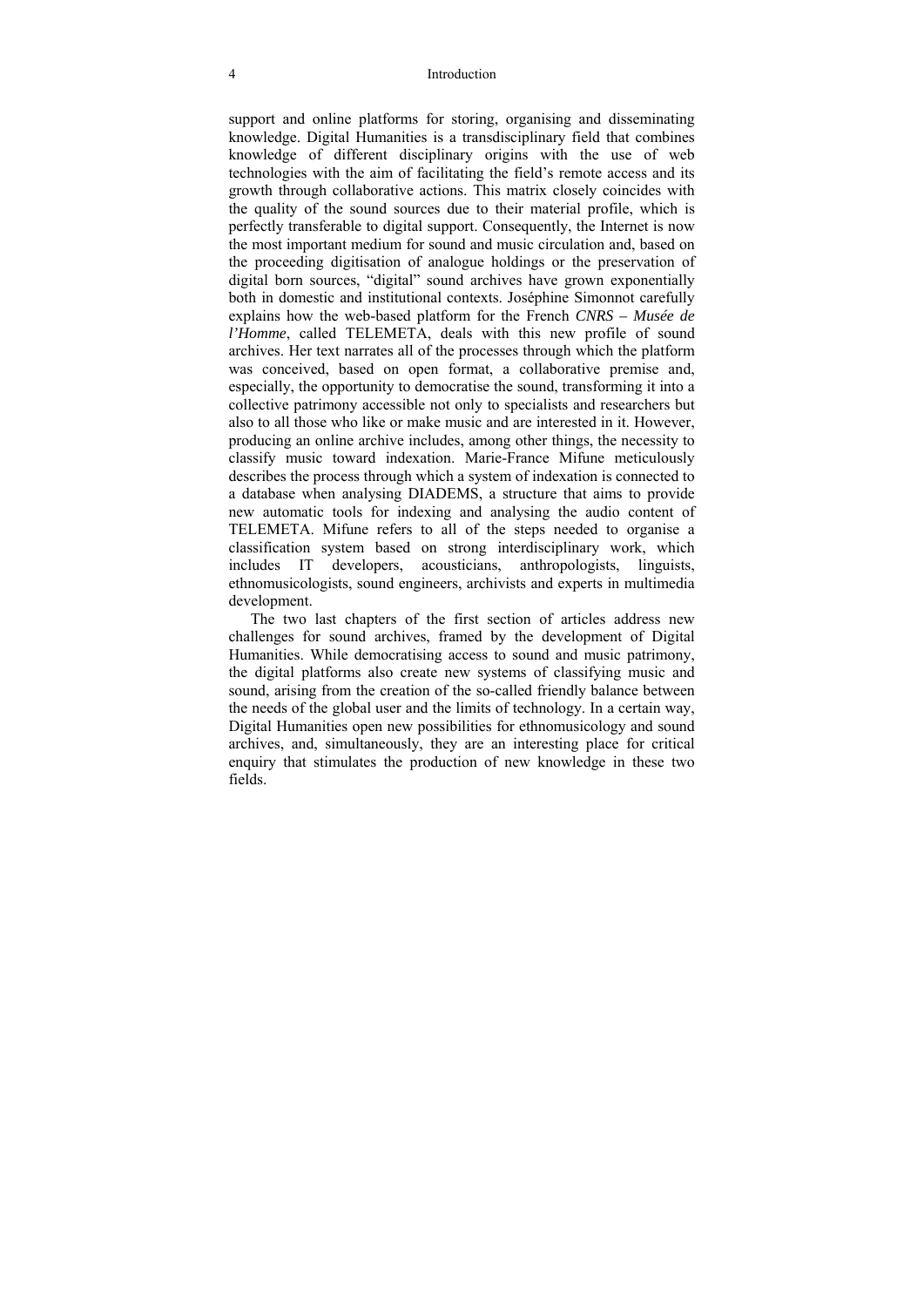### **Part Two: Written Documents and Musical Instruments as Sources**

The second part of this publication deals with two different kinds of historical sources: written documents, namely, handwritten song- or notebooks, and musical instruments.

Until now, personal song- or notebooks have been mostly neglected as sources and therefore rarely studied. The two articles on personal songbooks present sources from different times, and they approach the material from different perspectives. Shai Burstyn focuses on personal notebooks written by young Israeli girls between 1920 and 1960. He discusses them as important records in the socio-cultural context and historical testimonies of the tension between the individual and the community. The notebooks share the fate of being interesting sources, yet rarely preserved objects, with the Swedish personal songbooks presented in the article by Gunnar Ternhag. Ternhag's subject of research is historical songbooks, written mainly in the 19th and beginning of the 20th century. New research methods, commonly used in related, mostly textoriented, disciplines, and terms like "musicking" (Small 1998) and "new literacy" (Barton et al., 2000) are successfully applied in studying this specific kind of historical sources in ethnomusicology. Both articles demonstrate that this approach in analysis can provide insight into practices connected with songs and singing in the past, and can contribute to a broader understanding of earlier folk traditions.

Two further articles deal with musical instruments as ethnomusicological sources. The text by M. Emin Soydaş presents research on an extinct musical instrument in Turkey, the *kopuz*. He discusses possible ways of its reconstruction on the basis of iconographical and written historical documents, and views the revitalisation of this important instrument as the ultimate aim. Andreas Meyer's article has a broader approach and considers how cultural memory is expressed in three different exhibitions of musical instruments. On the example of African musical instruments, he analyses arrangements of artifacts, based on terms and methods of semiotics and narratology, and illustrates how cultural memory is created in a museum's exhibition.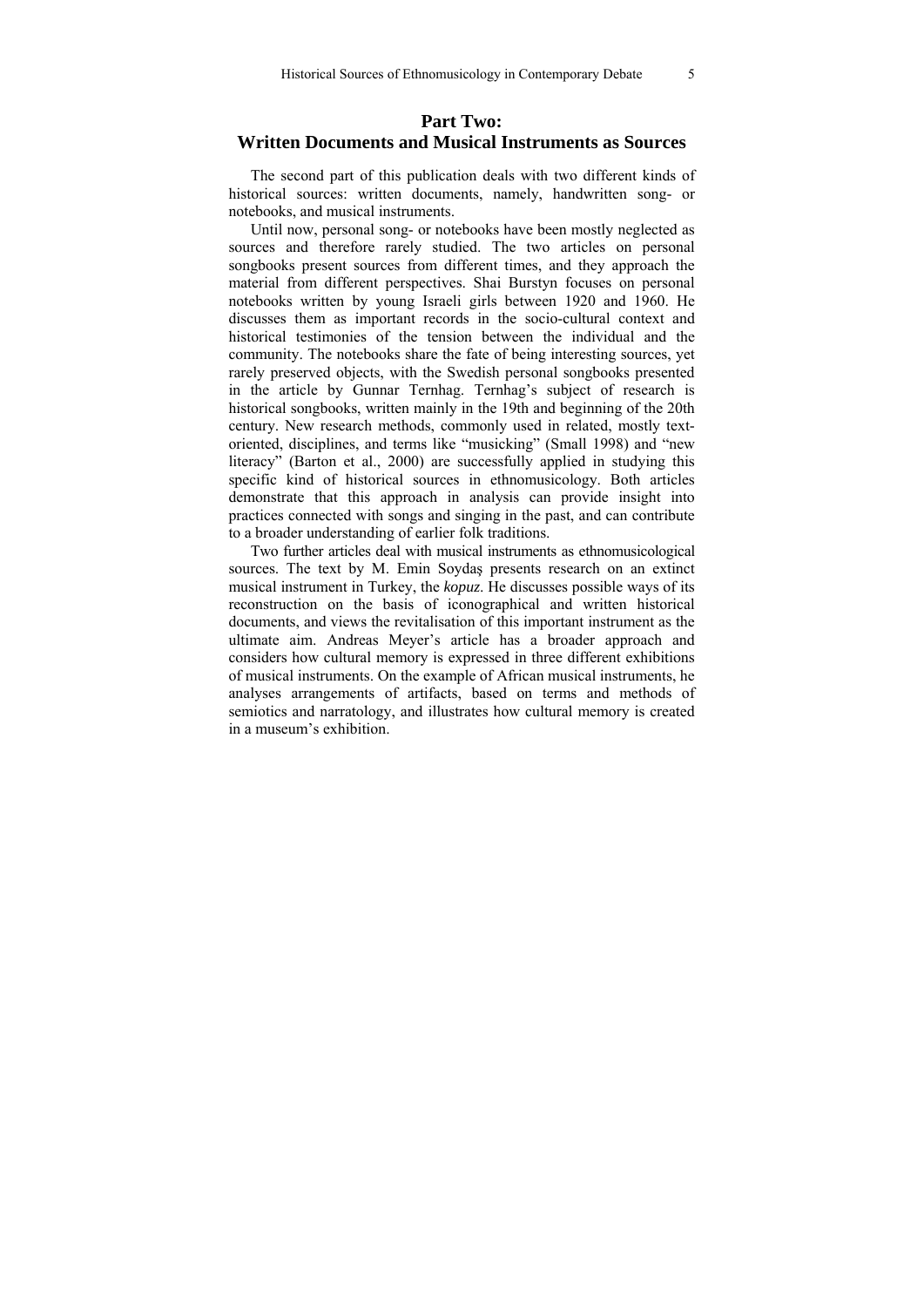### **Part Three: Individual Memory, Musical Practice and Heritage**

The last section deals with individual memory versus collective history. Individual memories, stored and combined in collections and archives, are creators of collective history; they have played a significant role in multiple individual, collective, aesthetic and political discourses of national or ethnic history and identity as well as other aspects of identity. Many individual collections, in their turn, are integrated in institutional archives. Through different processes of selection and authorisation, in which individuals as well as cultural institutions play significant roles, documented cultural expressions have become representations of "cultural heritage" or legacy. Individual memories and expressions may become charged with meaning by different kinds of actors or agents but may also be re-evaluated and re-charged later on by other agents. The five articles in this section demonstrate a variety of aspects on collected and created memory, on musical practices as vehicles of identity, and on processes and problems concerning the idea of heritage.

In the first article, Ingrid Åkesson discusses how processes of selection, concerning individual singers in field recordings as well as style elements derived from these singers' practice, can contribute to the creation of aesthetic ideals in contemporary practice of traditional songs. As few traditional singers were still alive and active in Sweden in the late 20th century, archival recordings were brought forward to create an ideal for the present by listening to segments of the past. The related acquisition of sound ideals and style elements from other song cultures indicates that the process represents the creation of an (imagined) aesthetic and soundrelated past rather than a past with national or ethnic characteristics.

National identity is, however, at the centre of Olli Heikkinen's article. His topic is the literary and musical creation of Finnish identity in the 19th century based on folk melodies. The author points out that the collecting of lyrics as well as of melodies was permeated with literary ethos; a national identity should be represented by printed publications of edited and arranged songs. The songs went through processes of entextualisation, decontextualisation, recontextualisation, literisation and literarisation – common elements in the cultural heritage process.

The text by Ingrid Bertleff concerns an example of a many-layered cultural and ethnic identity. The author's starting point is the song culture of Germans who, in the 18th century, settled and cultivated land along the Volga River and near the Black Sea. Many members of these still coherent and German-speaking cultural groups later migrated to the United States.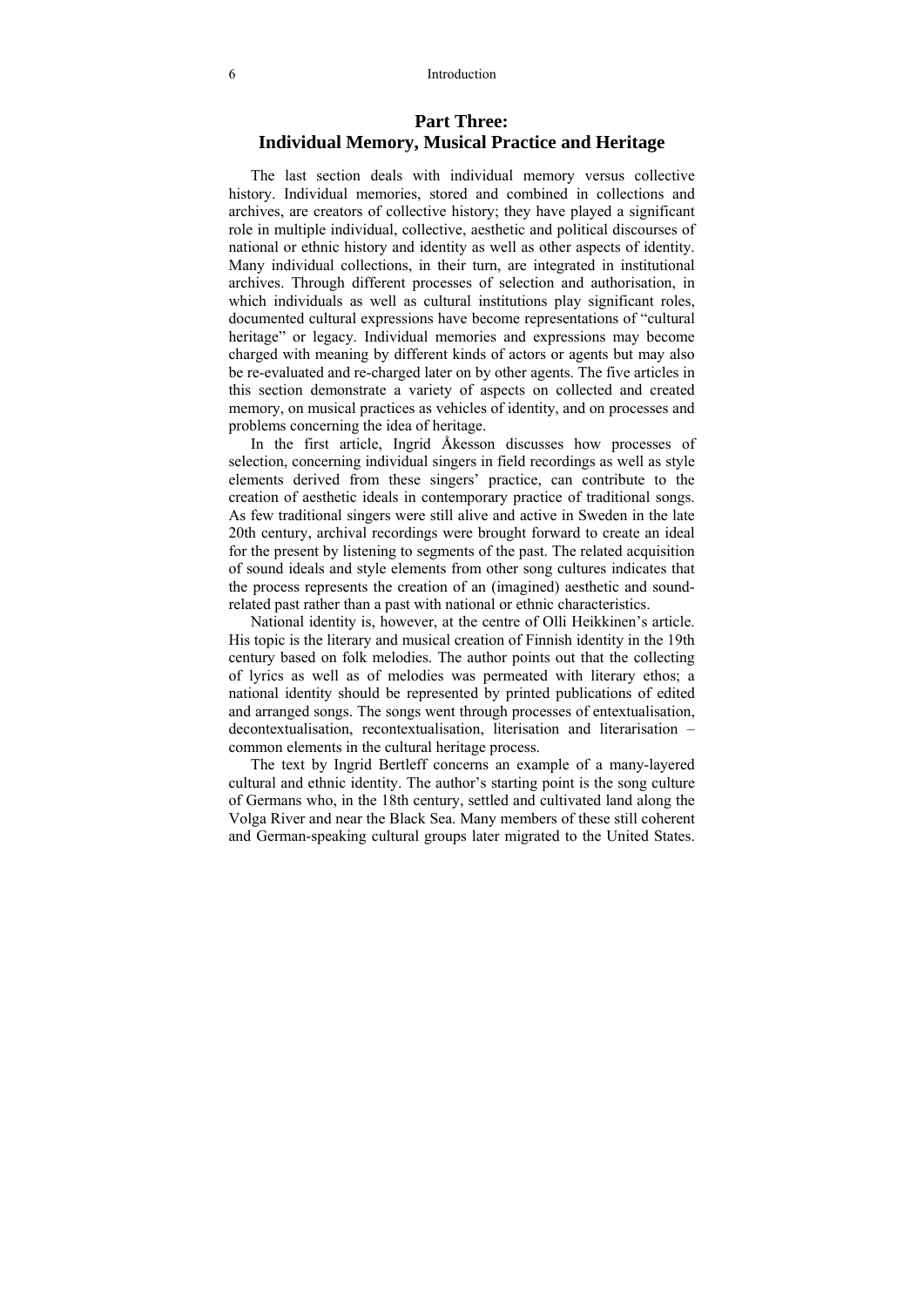Around 1970, their traditional songs were reinterpreted as symbols of a newly created group identity, as American Germans from Russia, now regarding the group's history from the perspective of the present. Thus, the present need for cultural identity is presented as the driving force behind creating a new discourse about the past.

Christiane Gesierich's article also focuses on memory and reconstruction. She studies the Russian *gusli* singer Aleksandr Kotomkin through the prism of three dimensions of memory. As a representative of the traditional performance of *byliny*, old Russian heroic epic songs, in post-WWII Germany where he took refuge, he contributed to the memories of this tradition in accompanied form, as well as acquiring a prominent place in the collective memory of his readers and listeners. In his autobiography, he resurrected the Russia of his childhood based on his own memories.

The last article in this anthology, building a bridge to the first article by Miguel Garcia, takes a critical and theoretical stance. Tala Jarjour discusses the concepts of archive, safeguarding, representation and authority, as well as the discourse surrounding these concepts. She focuses on the relationship between the contemporary safeguarding of musical traditions endangered by violence, and questions of representation and authority. Jarjour especially problematises current attempts to preserve the music of Christians in Syria, where not only the music but also the performers are under constant threat of annihilation. The article suggests close affinities between pain, agency and the authority to represent, and, pointing at a few examples, poses critical questions about collecting music and about the kinds and levels of contextual awareness that inform such representational engagement. Among other theorists, the author refers to Jacques Derrida concerning the archive, and Talal Asad concerning agency and pain.

With this anthology the editors endeavour to contribute to the ongoing discussion about archives and open a discussion about historical sources and their role in the field of ethnomusicology. Our goals are to promote critical reflection on the past, and determine the position and stress the value of historical sources in contemporary debate. Therefore, we encourage other colleagues to review and reconsider the material preserved in archives and other collections.

Finally, we would like to express our sincerest thanks to all our authors-colleagues for contributing and providing insight in their current research. We are very grateful to Aoife Hinley, Emily Schalk and Marlene de Wilde for language checking and proofreading.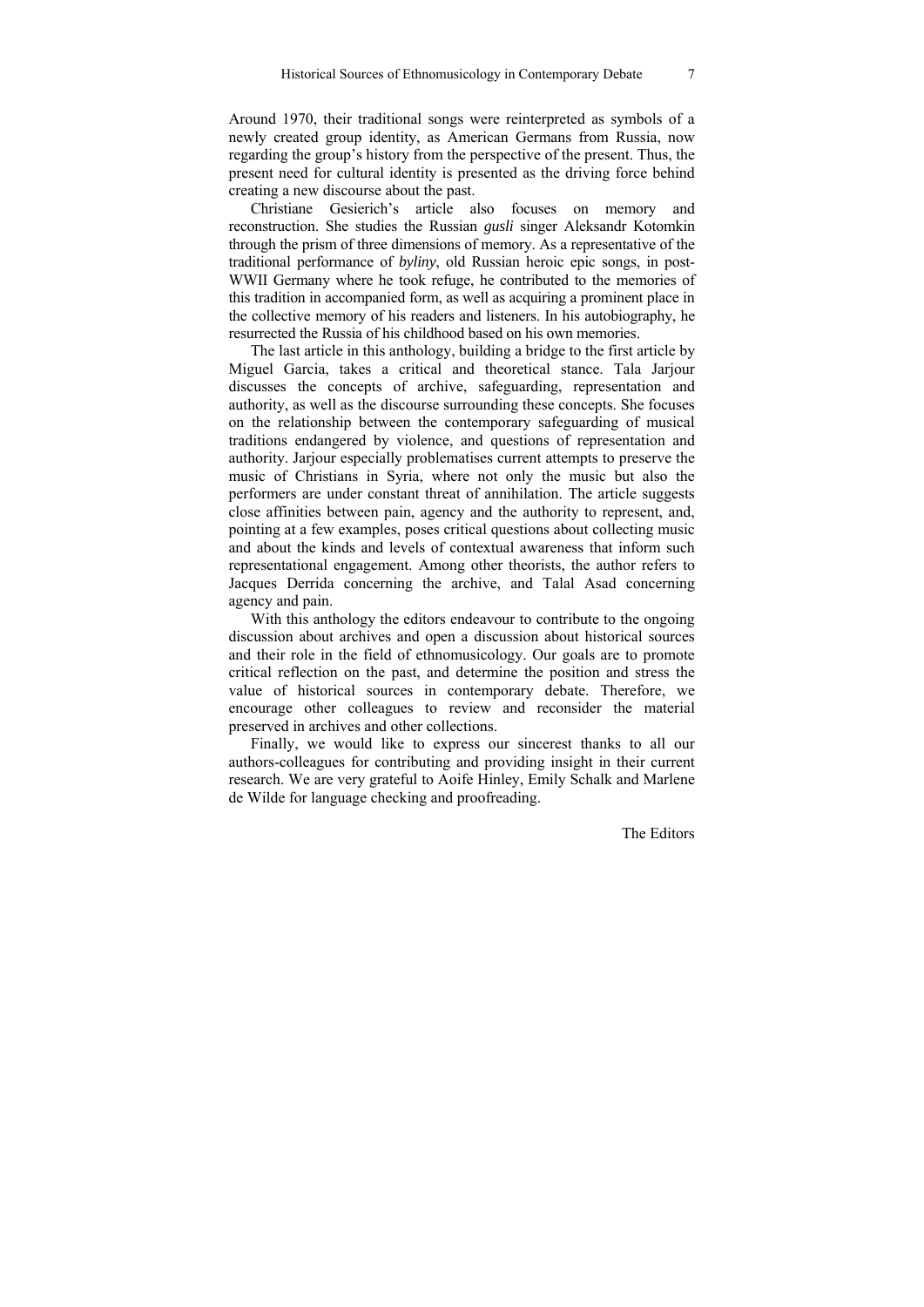#### 8 Introduction

### **References**

- Barton, David with Mary Hamilton and Roz Ivanic (eds.). 2000. *Situated Literacies. Reading and Writing in Context*. London: Routledge.
- Small, Christopher. 1998*. Musicking: The Meanings of Performing and Listening*. Hanover, NH: University Press of New England.
- Ziegler, Susanne (ed.). 2010. *Historical Sources and Source Criticism.*  Stockholm: Svenskt visarkiv*.*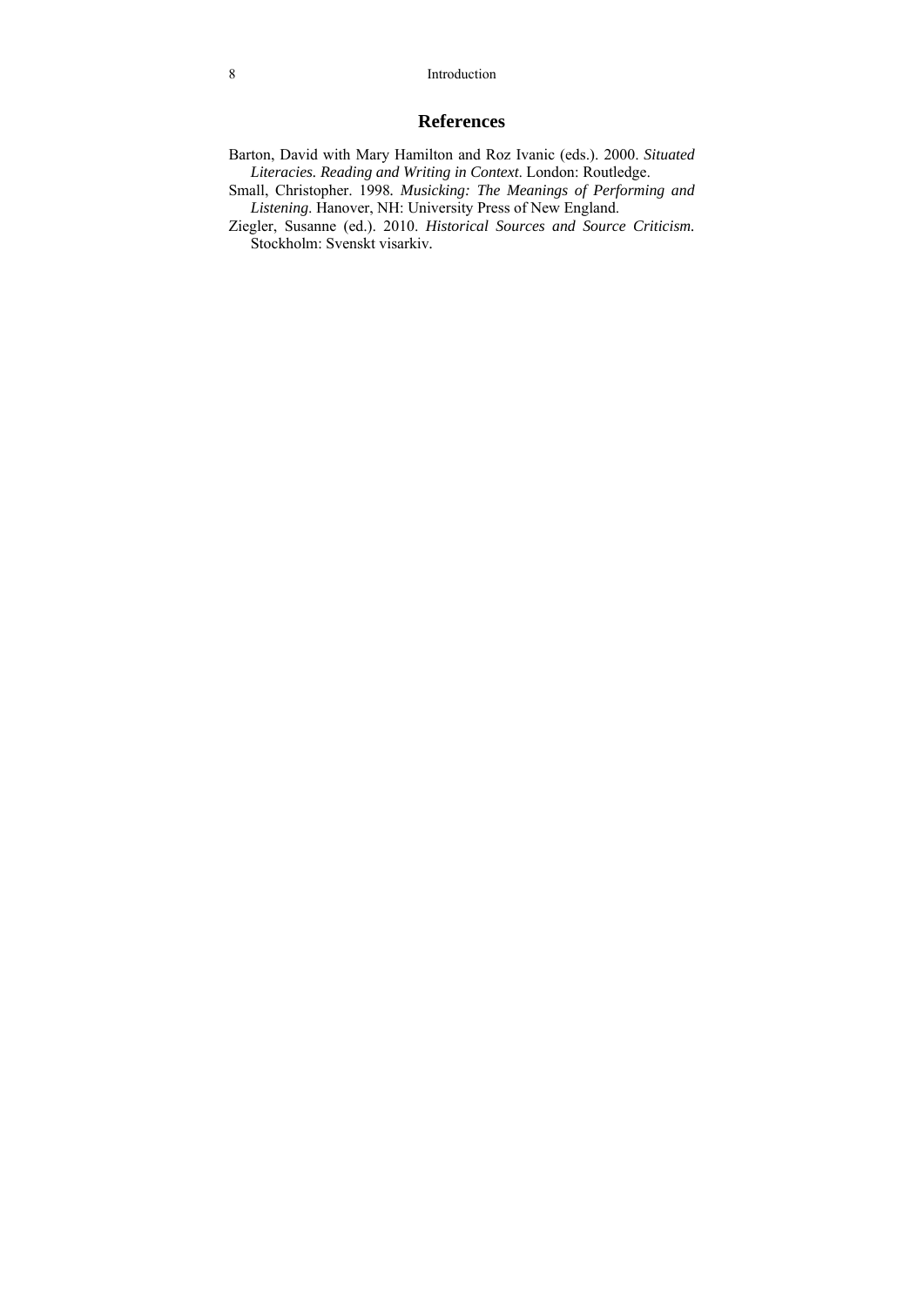## **PART ONE:**

# **RETHINKING ARCHIVES AND COLLECTIONS: FROM FIELDWORK TO DIGITAL HUMANITIES**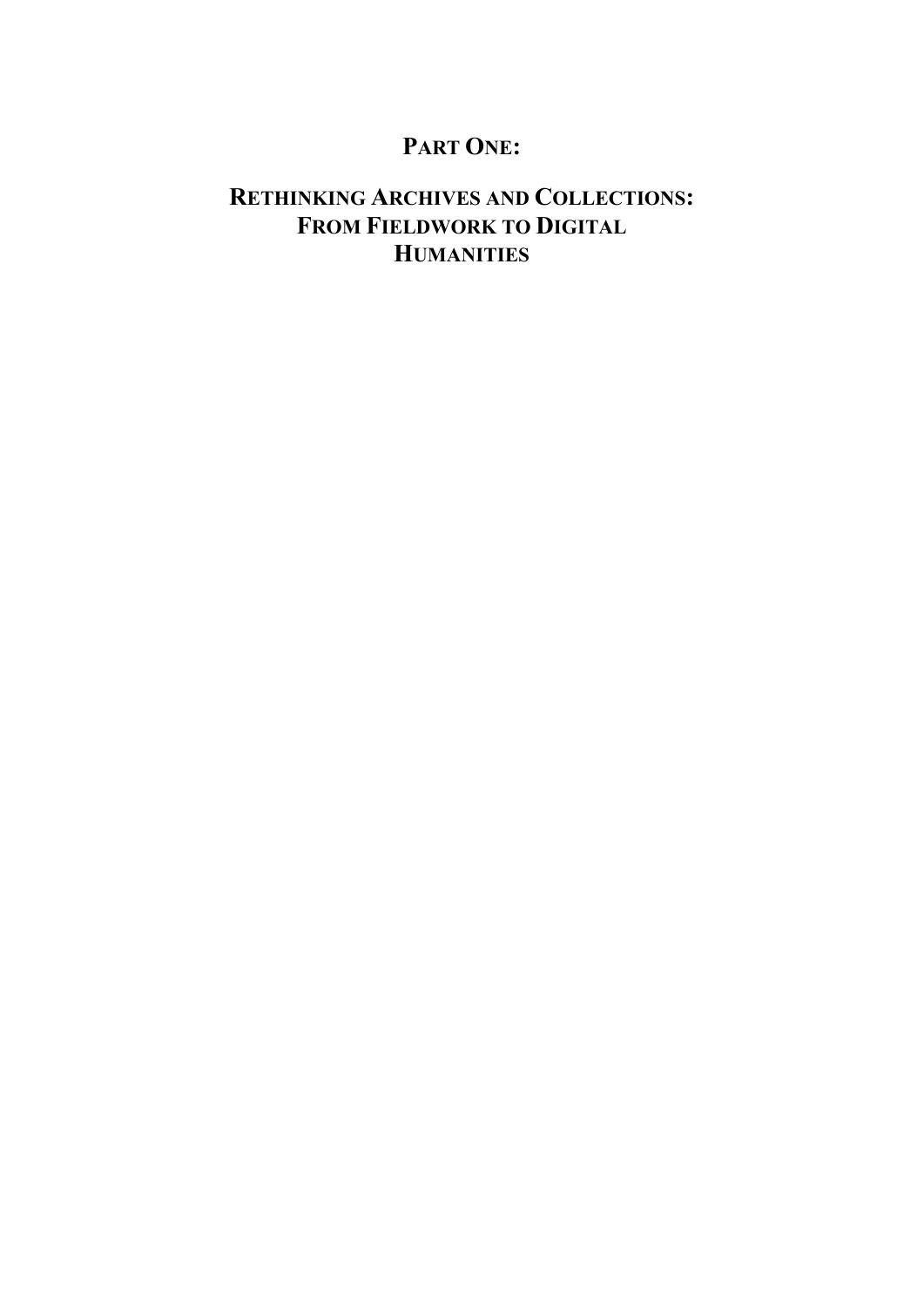### CHAPTER ONE

# SOUND ARCHIVES UNDER SUSPICION MIGUEL A. GARCÍA

This article is an exogamic venture: an attempt to think about sound archives beyond the boundaries of ethnomusicology.<sup>1</sup> In recent years, ethnomusicology has usually—but not always—been the "natural" field of research and criticism for field-recording-based sound archives. Despite the fact that ethnomusicology has a heterogeneous and polyphonic texture due to its proximity to other social and humanistic disciplines, most of us share a strong presupposition: archives are "sets of things" or "sets of objects" that must be named, classified, studied and put in order, mainly according to their materiality. I use the concept "materiality" in order to emphasise the status that recordings acquire when their aural, sensitive and human dimensions are underestimated or made invisible.

Generally, we bear this presupposition in mind to different degrees and in a conscious or unconscious manner all along the different stages of our research with any kind of sound recordings. Of course, this is not a perspective that must be abandoned because it has been the background of many research projects and institutional programmes that have produced high-quality results. But, in my opinion, it would be theoretically healthy to think of sound archives by setting this perspective apart, at least for a while. Thus, in this paper I aim to replace the concept of "archives as sets" of things" with the concept of "archives as knowledge". Due to my broad approach to this matter, I hope that some conclusions may be directed towards other types of archives or documents.

If we provisionally accept that archives in general, and sound archives in particular, offer us or, let's say, are some sort of knowledge, then we could suggest five interweaving archive attributes:

- 1. Archives are discursive knowledge
- 2. Archives emerge from particular scientific paradigms
- 3. Archives are aesthetically oriented knowledge
- 4. Archives are ideologically oriented knowledge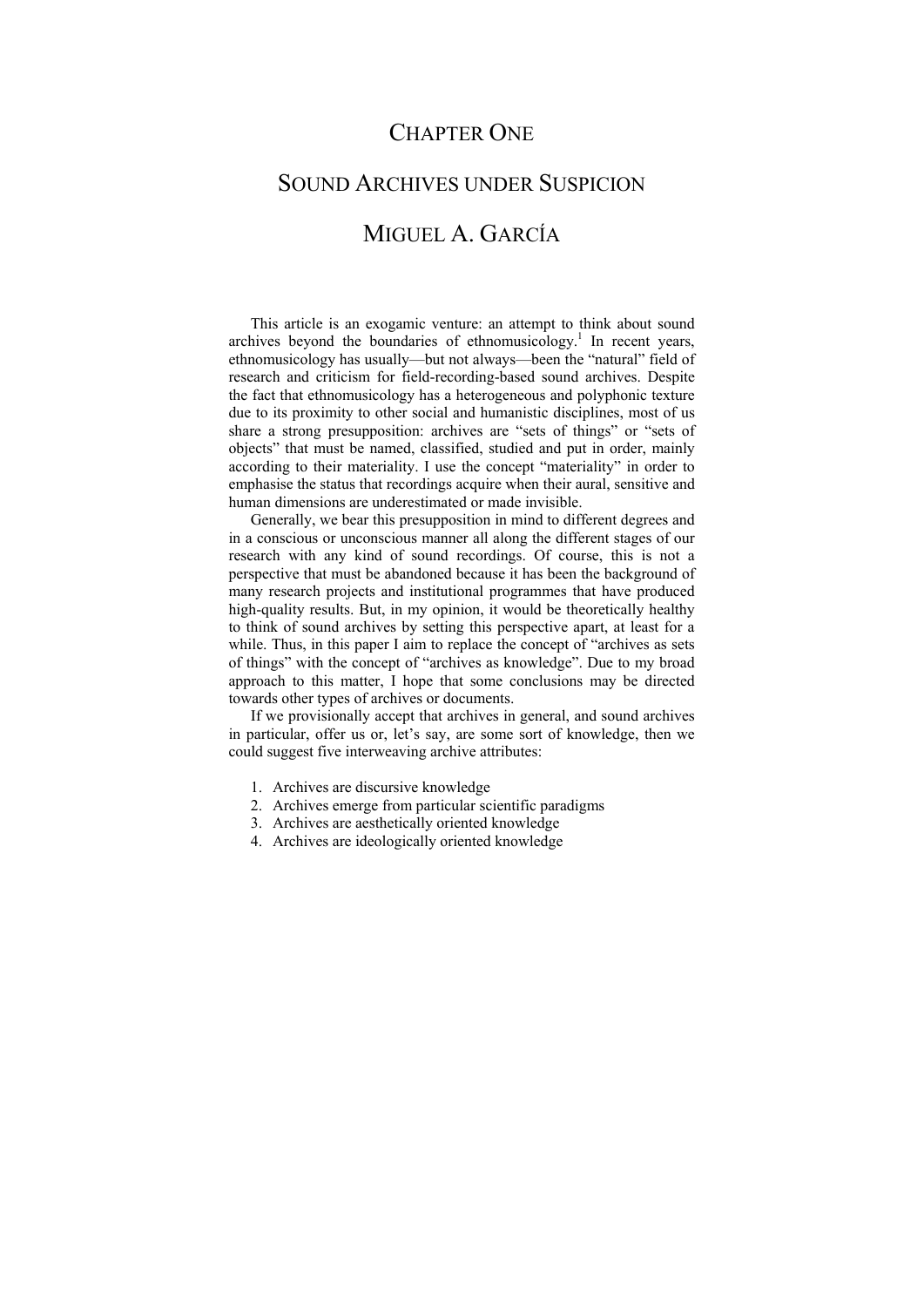5. Archives are shaped by multi-sourced, fragmentary and unfinished  $discourses<sup>2</sup>$ 

### **Archives are discursive knowledge**

Unfortunately, we have few theoretical works on archives and even fewer on sound archives. However, some stimulating discussions on archives and the Internet have emerged in recent years regarding accessibility, decentralisation, democratisation, copyrights and so on.<sup>3</sup> Most of these discussions seem to overlap the concepts of archive and file. Usually, both concepts are used to refer to something like bits of information moving across the Internet and being manipulated by different powers and technologies. Also, we have works that draw attention to the relationship between archives, memory and colonialism. García Gutierrez´s book, *Otra memoria es posible. Estrategias descolonizadoras del archivo mundial* (2004), is perhaps the most provocative example of that perspective. To put it simply, García Gutierrez denounces the colonialist procedures behind some archives and makes claims for the democratisation of the world memory. In ethnomusicology, Ana María Ochoa Gautier (2011) argues that nowadays the role of sound archives is mainly to contribute to the reorganisation of the senses and the redistribution of the sensitive. Ochoa Gautier takes into consideration how new technologies create forms of self-production that help to move archives from formal institutions into the private sphere. From a very peculiar point of view, the French philosopher Jacques Derrida, in his book *Mal de Archivo. Una impresión freudiana* (1997), speculates on Freud's notebook, and on his house in Vienna becoming a museum and archive. Frankly, Derrida's writing is very erratic and it does not help us to define what an archive is. Quite different is Michel Foucault's *Archaeology of Knowledge* (2004 [1969]), in which the discursive character of knowledge is highlighted and a definition of archive is provided. On one hand, from Foucault's perspective, scientific discourse—we could say ethnomusicological discourse—is not a surface upon which pre-existing objects—let's say songs, recordings, cylinders, etc.—are described but rather a *locus* where objects are recreated or even invented.

On the other hand, Foucault points out that archives are

(…) systems that establish statements as events (with their own conditions and domain of appearance) and things (with their own possibility and field of use) (146) (…) the archive defines a particular level: that of a practice that causes a multiplicity of statements to emerge as so many regular events, as so many things to be dealt with and manipulated. (…) it reveals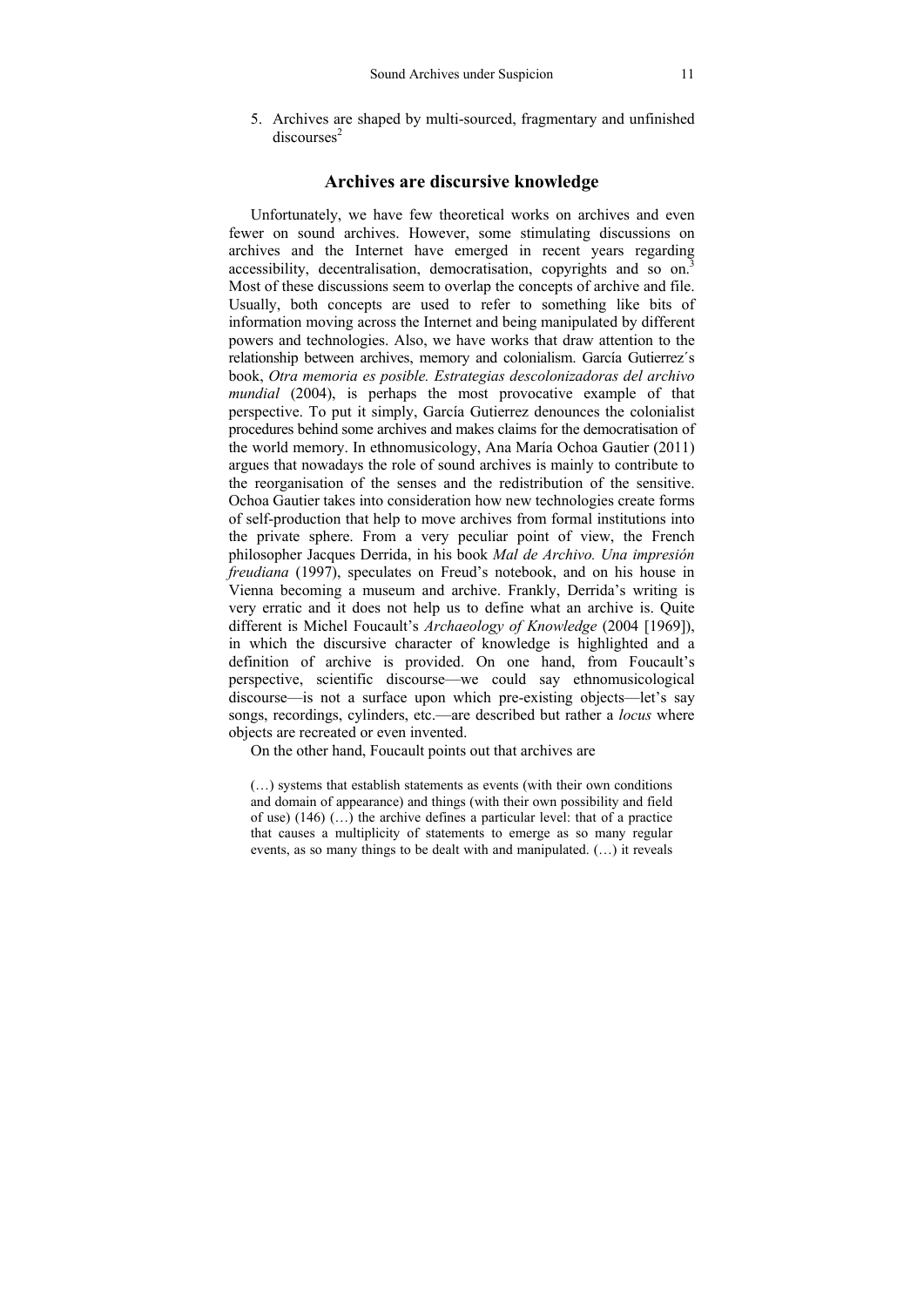the rules of a practice that enables statements both to survive and to undergo regular modification. It is the general system of the formation and transformation of statements. (147)

Summarising Foucault's point of view, we can say that systems of statements create events and things, and that the archive emerges like "the general system of formation and transformation of statements" (147). Clearly, it is possible to reconstruct the history of many sound archives from Foucault's approach and to show how the discursive handling of all the agents involved works.

Let us focus on a case study. Since 2011, I have been working at the Phonogramm-Archiv of Berlin with three wax cylinder collections of Kawésqar (or Alakaluf), Selknam (or Ona), and Yagan (or Yamana) songs and verbal utterances. The recordings were made in Tierra del Fuego—an archipelago at the southernmost tip of South America—between 1907 and 1923 by Charles Wellington Furlong, an American explorer, Wilhelm Koppers and Martin Gusinde—both German anthropologists and missionaries of the *Societas Verbi Divini (*Society of the Divine Word).4 In all, the collectors made 76 recordings, which were sent to the Phonogramm-Archiv of Berlin for preservation and study. Thanks to Susanne Ziegler of the Phonogramm-Archiv, it was possible to reconstruct the history of the three collections. The cylinders were sent to Berlin by the collectors before the Second World War. During the last days of the war, all the cylinders were evacuated from the museum in order to protect them from the bombardment. In total, 2000 cylinder cases were sent to Silesia. At the end of the war, the cases were under the control of Soviet forces and sent to Leningrad. In 1960 they were moved to East Berlin, and when the Wall fell, they were returned to the Ethnological Museum in Berlin-Dahlem. This explains why for a period of almost 40 years the cylinders were thought to be lost.

Table 1 shows information about the collectors and the recordings.

One of the aims of my research on these collections and collectors was to reconstruct "discursive lines", that is, dialogical nets, shaped by researchers and information on people from Tierra del Fuego and their songs. I realised that not only had the collectors tried to characterise Fuegian songs but also many travellers, military men, anthropologists, other missionaries, one psychiatrist and, more importantly, four ethnomusicologists: Erich von Hornbostel (1913, 1936, 1948, 1986), the Argentine ethnomusicologist Jorge Novati (1969–1970), the American folklorist Alan Lomax (Chapman 1972), and the French musicologist Gilbert Rouget (1970, 1976). What I found extremely interesting in these studies and the dialogues between those ethnomusicologists was that very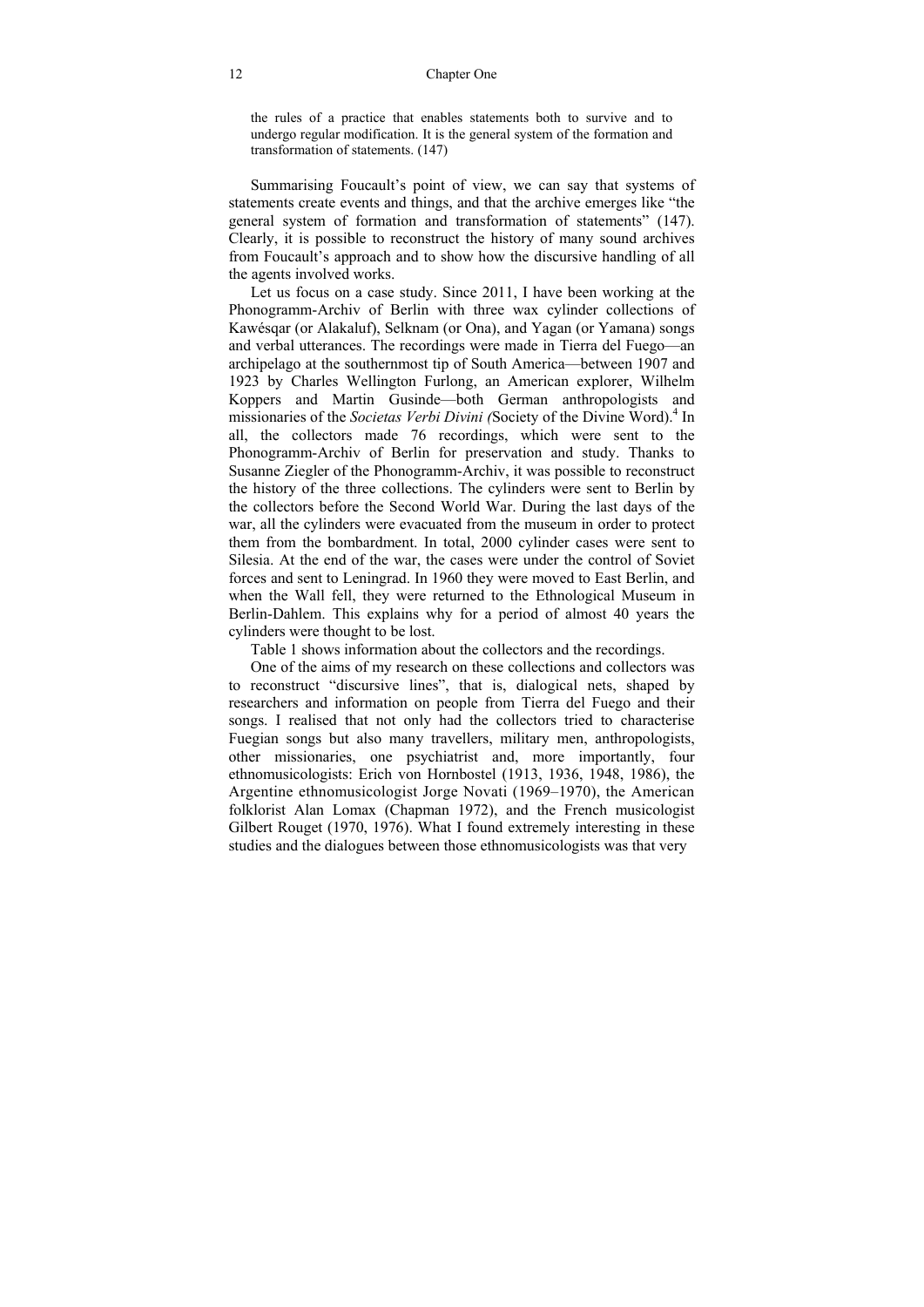| Collector                                           | <b>Number</b><br>of<br>cylinders | Recording<br>date | Location<br>(Tierra del Fuego)                                                             | <b>Ethnic group</b>            |
|-----------------------------------------------------|----------------------------------|-------------------|--------------------------------------------------------------------------------------------|--------------------------------|
| Martin Gusinde<br>$(1886 - 1969)$                   | 13                               | 1923              | Canal Smith,<br>Mejillones, Muñoz<br>Gamero, and<br>Remolino                               | Alakaluf.<br>Selknam.<br>Yagan |
| Wilhelm<br>Koppers<br>$(1886 - 1961)$               | 30                               | 1921-1922         | ?                                                                                          | Alakaluf.<br>Yagan             |
| Charles<br>Wellington<br>Furlong<br>$(1874 - 1967)$ | 33                               | 1907-1908         | Lauwi, Najmish,<br>Puerto Harberton,<br>Punta Arenas.<br>Río del Fuego, and<br>Río Douglas | Selknam,<br>Yagan              |

**Table 1-1** Collectors and early recordings in Tierra del Fuego

easily and very early on the analysis and discussions moved from the "recordings of Fuegian songs" to the "Fuegian songs themselves". That means that the object of research was changed, almost imperceptibly. The first object of research, "the recordings of Fuegian songs", included some awareness of the presence of technological mediation—the phonograph and the wax cylinders—and the intentions of the collectors. In the second object of research, "Fuegian songs themselves", technology and collectors were both deleted. It was not an innocuous or naive change but involved a significant epistemological transformation.

If Michel Foucault were alive, he would probably say that a system of scientific statements gave origin to something called "Fuegian songs" and now we have something called a "Fuegian songs archive" that allows us to form new statements. Namely, the "Fuegian songs archive" was created by discursive procedures. Since—according to Foucault's concept—discourse is not limited to verbal utterances, it is possible to affirm that musical analyses carried out by Hornbostel (1936, 1948) and Rouget (1970, 1976) were also statements that contributed to creating the Fuegian songs. To be coherent with this viewpoint, we could say that the songs from Tierra del Fuego were created twice, first by Fuegians and then by scientific discourse. An ethnocentric image of the Fuegian was created by scientific discourse; in this manner their songs were conceptualised as the "most primitive" and "exotic" sounds from around the world, the "oldest living testimonies" of our own music. $5$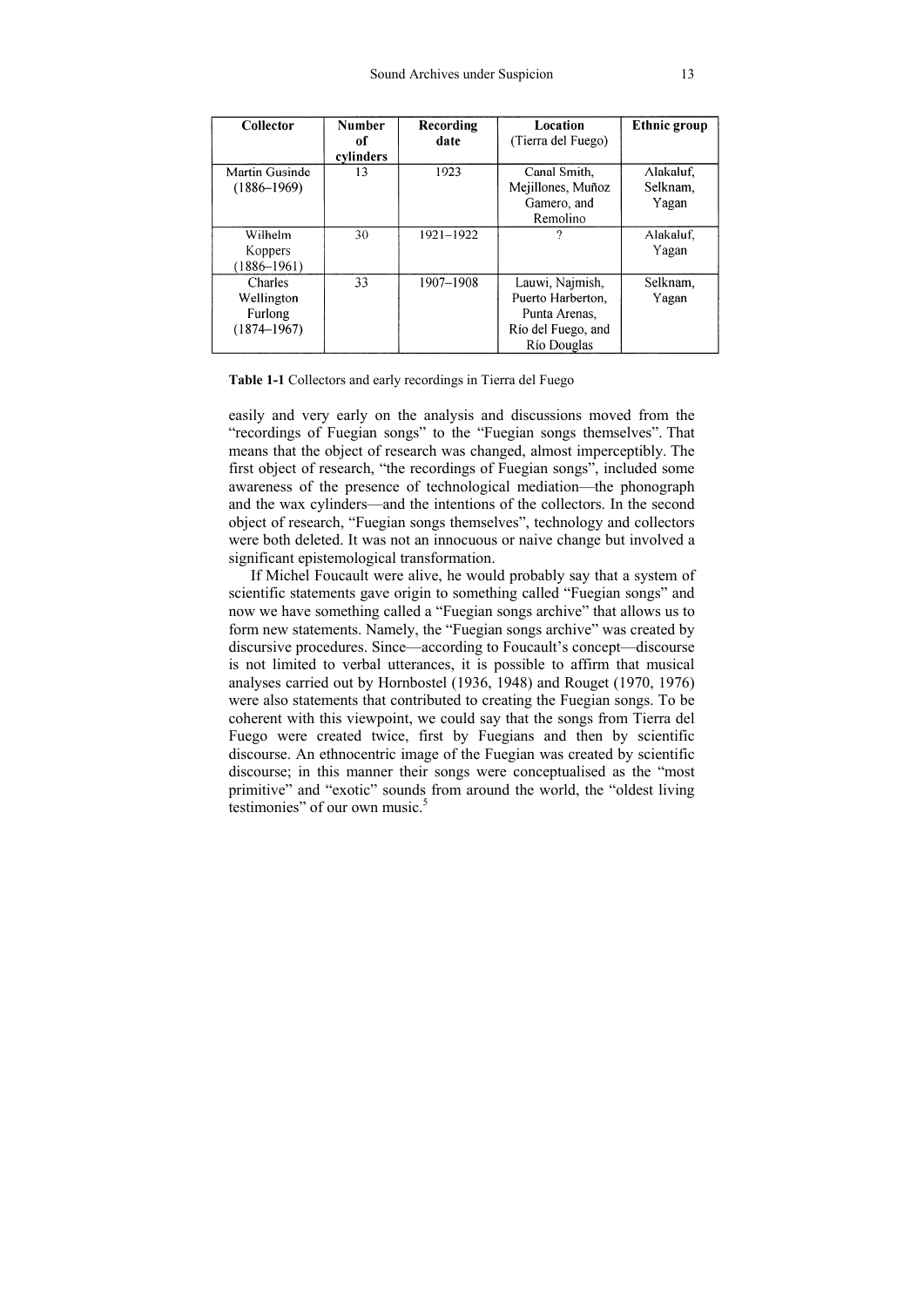### **Archives emerge from particular scientific paradigms**

Since this is the most evident attribute of archives, I will address it briefly. Even though scientific paradigms influence every moment of research, I only focus on one aspect.<sup>6</sup> The cornerstone of many archives with which we work is collecting. An idea strongly rooted in collectors' positivistic imaginary of the beginning of the 20th century was that sounds were "things" to be collected. In that scientific paradigm, the word "collection" implies that:

- a) Collected "things"—such as songs—are free of the collector's influence
- b) These "things" can be removed from their contexts
- c) These "things" can be alienated from their creators
- d) These "things" can be lodged in containers: archives, files, discs, wax cylinders, diaries, shelves, cases, etc.
- e) In spite of all these manipulations, these "things" can keep the qualities they had before the collector's intervention

In summary, the word "collection"—collecting—in a positivistic framework means harvesting and accumulating. Of course, not all of these ideas are explicitly expressed by collectors, and sometimes they are even criticised. But, in fact, these ideas lead all research and archival procedures. Regardless of the fact that nowadays we know that to collect means to represent, I wonder to what extent this positivistic conception is still alive in our imaginary. Even though we are living under new scientific paradigms—poststructuralism, postcolonialism, or whatever— some traits of old paradigms usually stay alive in an unconscious or uncritical way.

### **Archives are aesthetically oriented knowledge**

This point could also be called "the wheeled phonograph". Let me show you why. The German anthropologist Robert Lehmann-Nitsche recorded aboriginal and Creole songs in Argentina at the beginning of the 20th century. The following table shows some information on his recordings.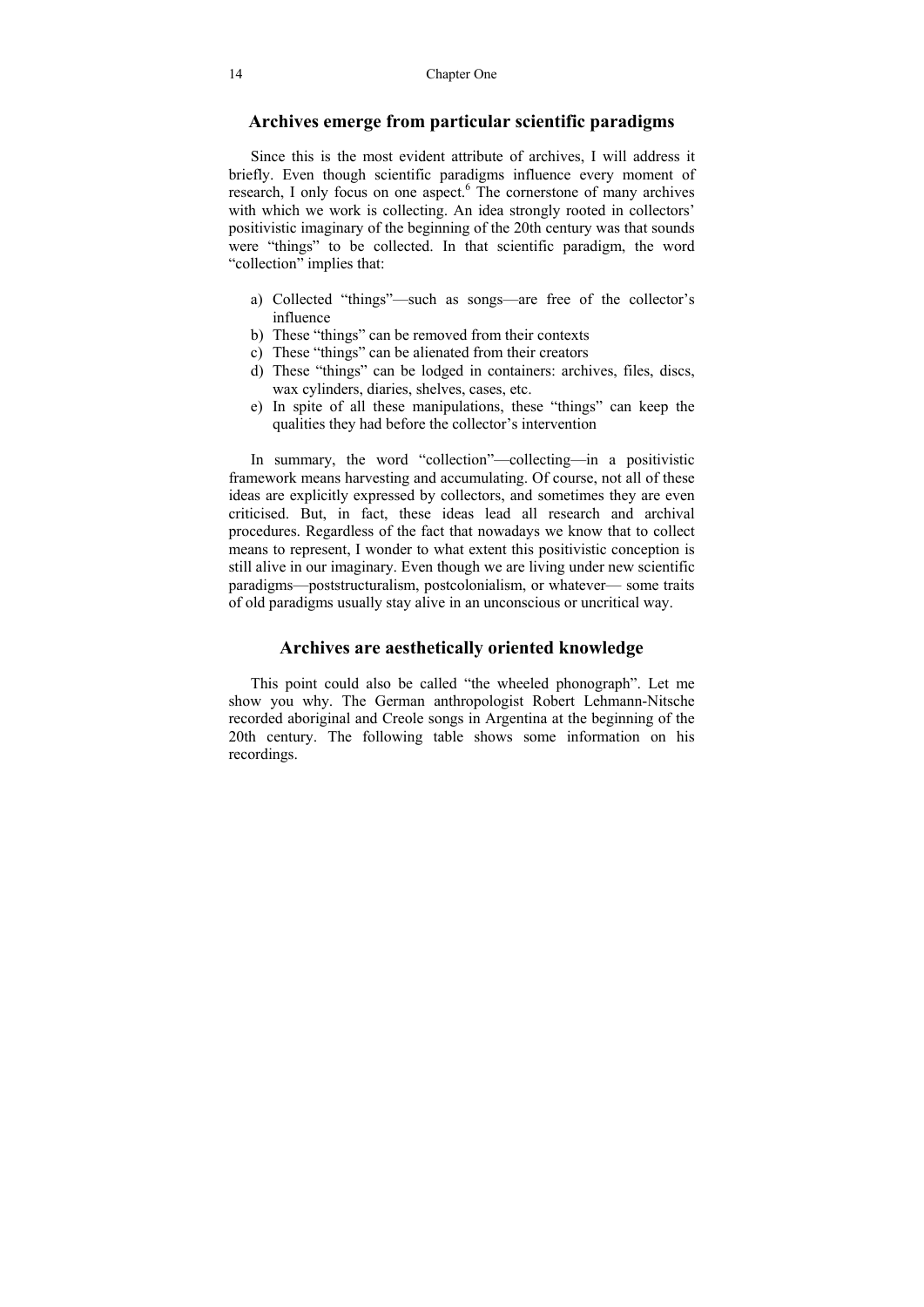| Recording<br>date   | Location                                 | Ethnic<br>group                              | Recorded material                                                                                                                                                                                      | <b>Number</b><br>οf<br>cylinders |
|---------------------|------------------------------------------|----------------------------------------------|--------------------------------------------------------------------------------------------------------------------------------------------------------------------------------------------------------|----------------------------------|
| 1905                | La Plata, Province<br>of Buenos Aires    | Creole<br>popular<br>musicians               | Urban and rural popular<br>genres: 62 <i>estilos</i> ,<br>29 songs, 15 milongas,<br>6 cifras, 4 huellas,<br>4 tangos, 2 vidalitas,<br>2 gatos, 2 zambas, 1 aire,<br>and 2 Spanish music<br>imitations. | 129                              |
| 1905                | La Plata                                 | Tehuelche                                    | Songs, performances of<br>musical bow, narratives<br>and one vocabulary.                                                                                                                               | 62                               |
| 1905<br>(and 1907?) | La Plata $(?)$                           | Araucano<br>(Mapuche)                        | Songs                                                                                                                                                                                                  | $\overline{7}$                   |
| 1906                | San Pedro de Jujuy,<br>Province de Jujuy | Toba.<br>Chiriguano,<br>Wichi and<br>Chorote | Songs, vocabularies and<br>one instrumental piece.                                                                                                                                                     | 40                               |
| 1909                | 9                                        | Toba                                         | Songs                                                                                                                                                                                                  | 8                                |

**Table 1-2** Recordings made by Robert Lehmann-Nitsche in Argentina

In the field, Lehmann-Nitsche faced two unexpected situations. First, he realised that some performances of shamanic songs had huge dynamic differences; *fortissimo* was suddenly followed by *pianissimo*. In order to attenuate those differences, he put the phonograph on a small wheeled table and moved it backward and forward. Later, when he was recording Creole songs, he discovered that some expressions were too long for the recording time of wax cylinders. So, some stanzas had to be omitted.<sup>7</sup> The singer, or maybe the collector, had to decide which stanzas to keep and which others to leave out. It is evident that in both cases aesthetic judgements were taking place: a technical limitation required an aesthetic decision. On this point we can bring into the discussion Hayden White's perspective. Let us remember that in order to show the discursive and aesthetic character of historiography, the American philosopher, in his book, *Metahistory: The Historical Imagination in Nineteenth-Century Europe* (1973), put forward the phrase "poetics of history". If we agree that aesthetic conditioning is usually active in archive creation and development, then we can say that there is something like a "poetics of archives".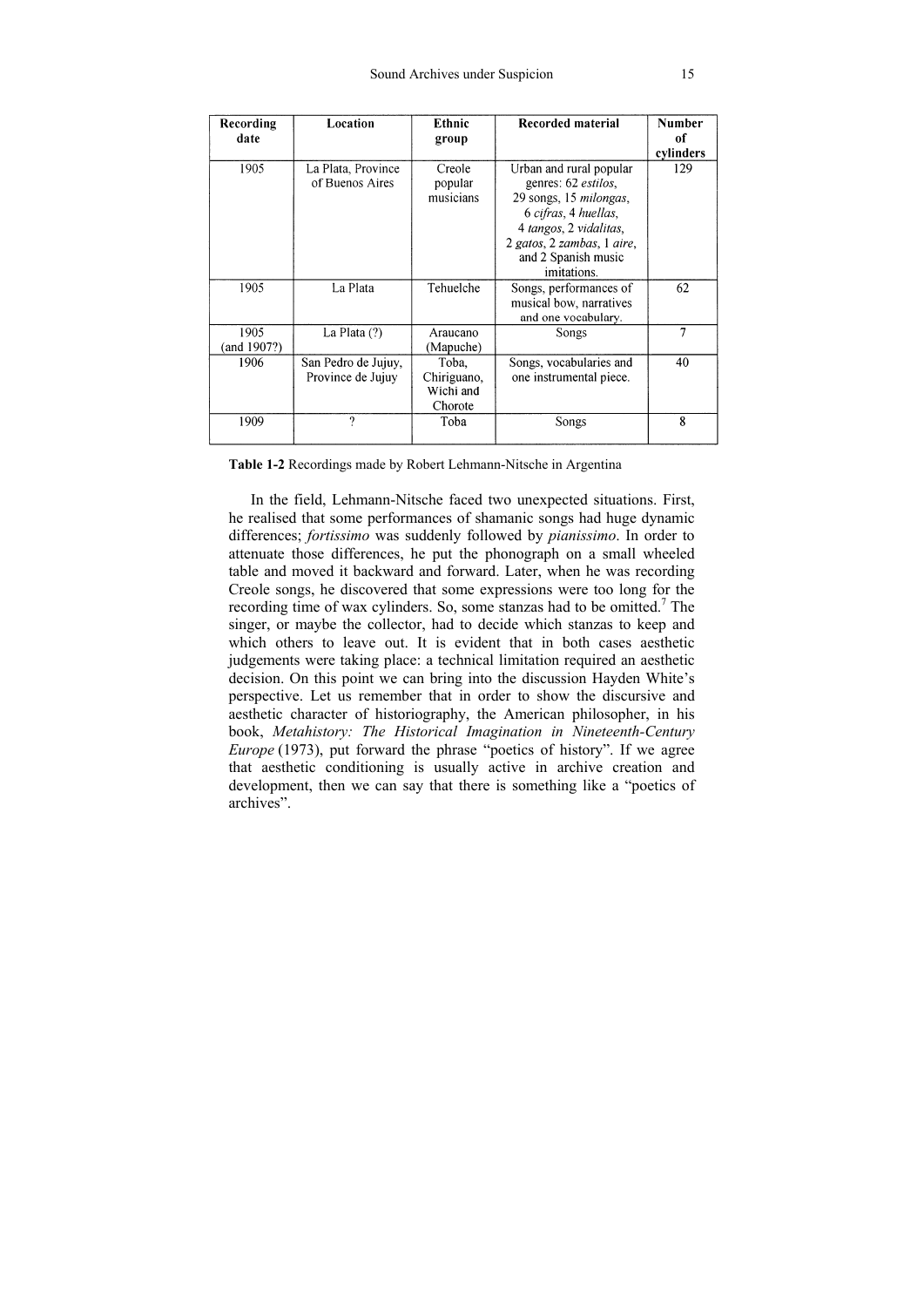### **Archives are ideologically oriented knowledge**

I approached this point extensively at the ICTM Conference in Canada (García 2011b). My hypothesis is that very often ethnomusicological and archival procedures become a colonialist repertoire of routines for the control and reduction of Otherness. But to what extent can colonialist ideology lead concepts and methodological procedures? Once again, it is possible to find an example from the Tierra del Fuego archive.

According to several philosophers,<sup>8</sup> colonialism produces difference and creates a part of "reality" imaginatively located in the borders. At the same time, a supposedly "universal", "scientific" and "objective" knowledge is produced in this part of "reality", usually viewed as "poor" and "underdeveloped". In order to produce this sort of knowledge, musical expression must sometimes be mutilated, and singers, musicians and also analysts must be made invisible. Gilbert Rouget devoted 33 pages of an article (1970) to present the analysis of five seconds of a Selknam song. His work is a display of methodological and technical virtuosity: several musical and linguistic transcriptions, graphs made by the sonograph and stroboconn, a discussion about Hornbostel's interval definition, etc. From Rouget's point of view, the Selknam song displays uniform durations, presence of stresses, modulation of intensity, strong importance of vocal timbre and interdependence between frequency and vocal timbre, among other features. With regard to voice, Rouget found in the Selknam song a high larynx, reduced pharyngeal cavity, a reduced vocal cavity, etc. In this way, Rouget provides a very fragmented image of the Selknam song. Moreover, he did not give any information about Selknam culture. From his standpoint, the Selknam song is music without context, sung by people without culture or history. In addition, it is remarkable how Rouget managed to disappear in the thickness of the technical, detailed and apparently exhaustive analysis. Ethnomusicological research was, in many cases, something that went hand in hand with colonialism, recording musical expression before their creators had disappeared, or marching behind colonialism, analysing music once their creators were dead. In my opinion, the seeming ingenuousness of the aesthetic appreciation, the seemingly "natural" functioning of the ear and the artificial, cold and meticulous musicological analysis are very often accomplices of colonialism.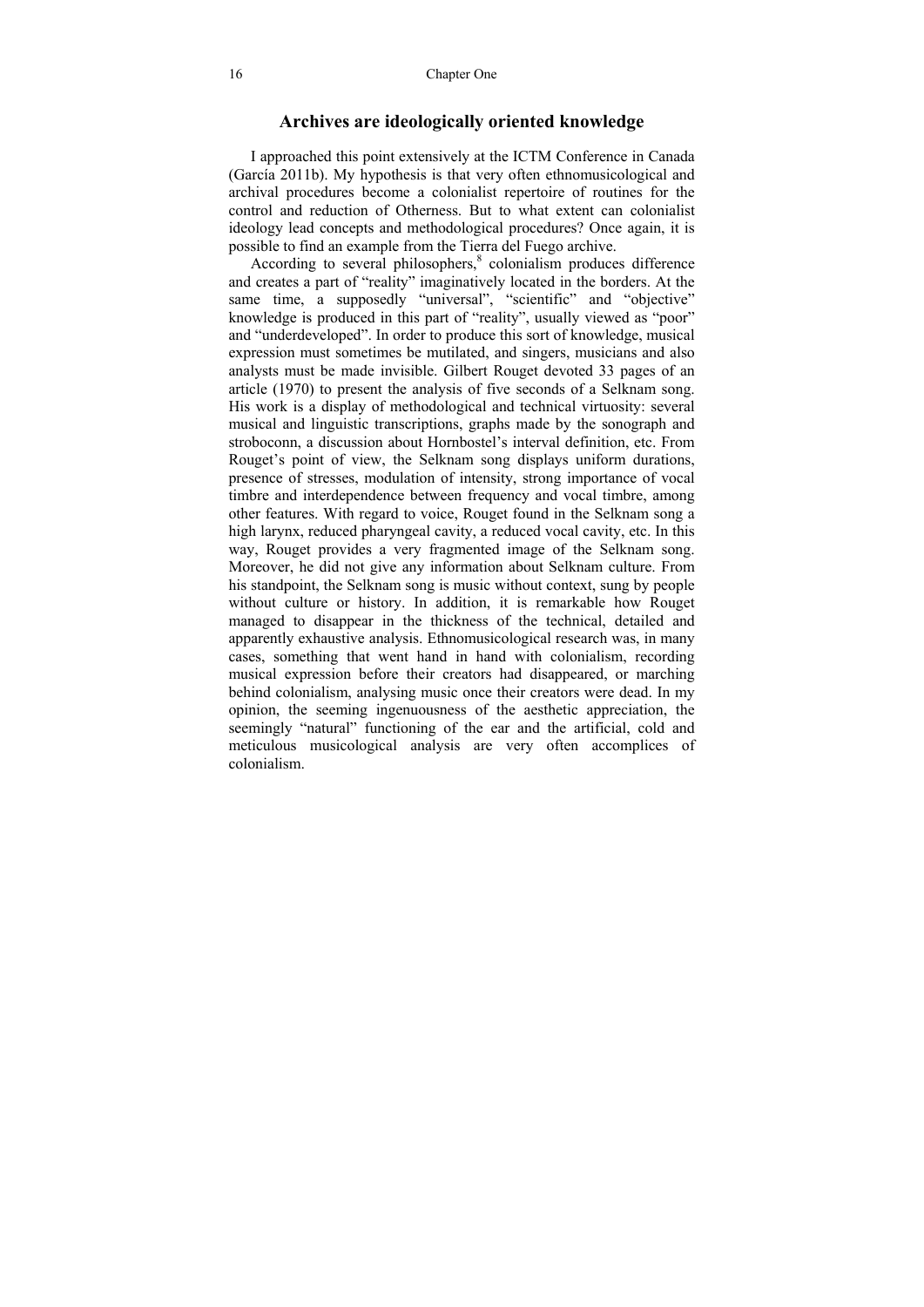### **Archives are shaped by multi-sourced, fragmentary and unfinished discourses**

This attribute of archives is closely related to the first point. If, as I have stated, archives are not "things" but knowledge—discursive knowledge then we could accept that many people—collectors, researchers, archivists, technicians, museologists, etc.—intervene in that knowledge. This has at least two consequences. On one hand, as many people with different interests, epistemological perspectives, and technologies become involved, this knowledge is always open to a wide range of interventions: new classifications, digitalising, links to other sources, provocative or perhaps old-fashioned interpretations, etc. In addition, several disciplines often converge in the study of sound recording collections, transforming them into multidisciplinary knowledge. On the other hand, if we have many interventions, we have several ideological and aesthetic conditionings taking place. In this manner, archives are knowledge in process, not a set of documents. Every intervention on an archive helps to keep the knowledge it expresses active and to feed its never-ending structure.<sup>9</sup>

### **Epilogue**

Maybe all these archive attributes are completely evident to us. Maybe what I have written sounds like a platitude. In spite of this, most of us are usually unaware of them or simply ignore them. Why? Because we feel more comfortable and less anxious when we handle "things" than when we deal with ethereal, vanishing and sometimes contradictory knowledge. Don't we feel more comfortable and safer when we handle musical transcriptions than when we handle sounds? However, in my opinion, some anxiety is always a good starting point for developing fresh perspectives on sound archives. And that requires keeping sound archives under suspicion.

#### **Notes**

<sup>&</sup>lt;sup>1</sup> A shorter version was presented at the *19th Meeting of the Study Group on Historical Sources of Traditional Music* (Vienna, March 6 to 10, 2012). Moreover, some ideas were expressed in a longer article in Spanish (García 2011a and 2012, chapter 3).

 $2 \text{ In order to be understood, I've expressed these premises in a very compelling}$ way. But, of course, they are very controversial.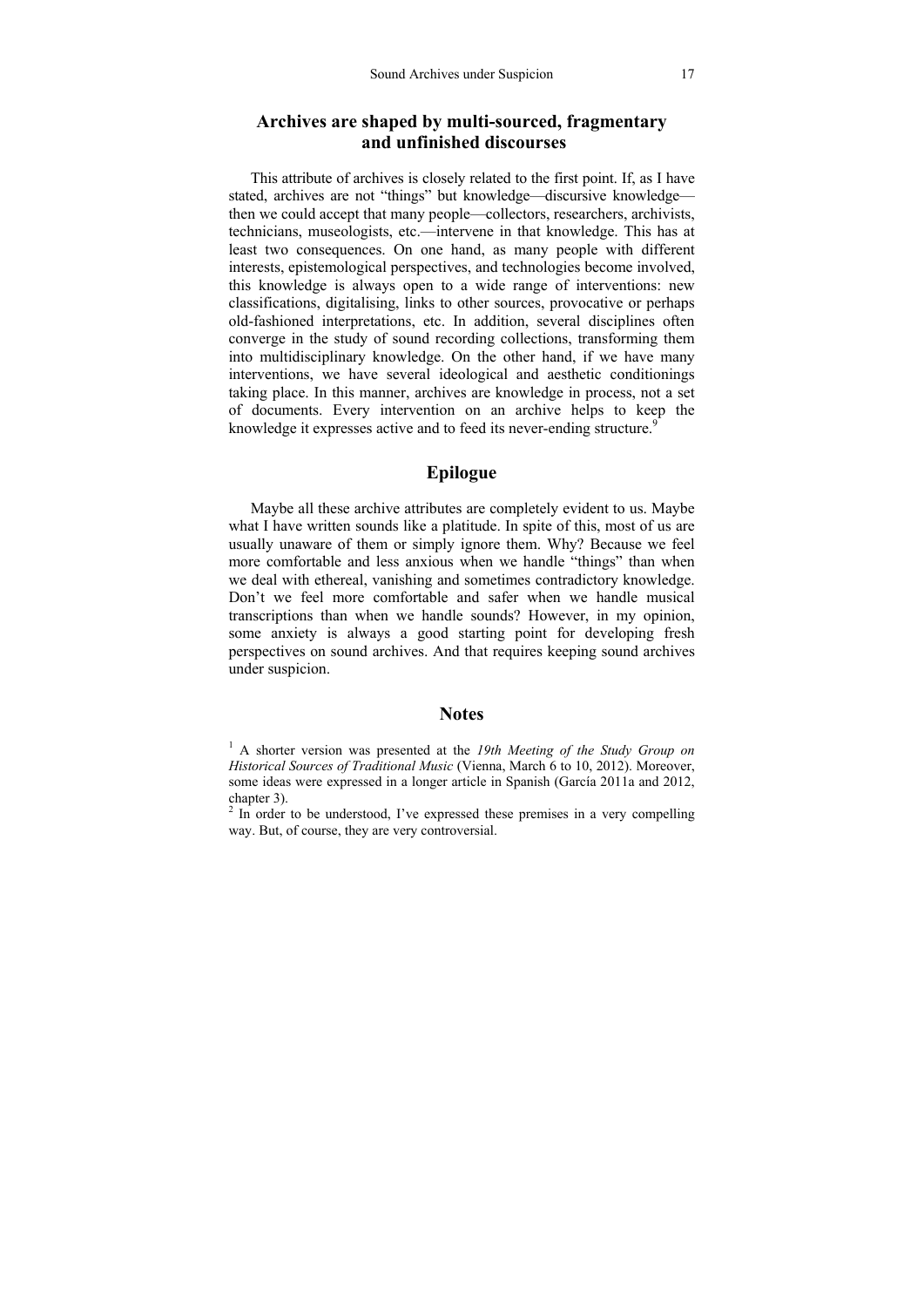<sup>3</sup> These topics have been developed with different degrees of profundity in many of the articles published in the last decade. A pioneer article which offers a provoking agenda is "Music and the Internet" by Steve Jones (2000). Additionally, several articles on the subject can be found in the book *New Media, Old Media: a history and theory reader*, published by Wendy Hui Kyong Chum and Thomas W. Keenan (2006). Also, a paper with a strong theoretical content with regard to the accessibility and formation of the archives can be consulted: "Envisioning the Archival Commons" by Scott Anderson and Robert Allen (2009).

Archival Commons" by Scott Anderson and Robert Allen (2009).<br><sup>4</sup> The recordings on wax cylinders by Koppers and Gusinde appear in the Phonogramm-Archiv in Berlin as "Koppers Feuerland" and "Gusinde Feuerland", respectively. The first one corresponds to the recordings made in 1922 and the second to those made in 1923. The reading of documents from different sources suggests that both correspond to Gusinde despite the fact that the first one bears the name of Koppers (Wilhelm Koppers accompanied Gusinde on his third journey to Tierra del Fuego). The reasons for the existence of a labelling which might be equivocal are still difficult to elucidate, and approaching them exceeds the limits of this contribution.

 $<sup>5</sup>$  I approached this topic with more detail in García 2012 (Chapters 4 and 5).</sup>

<sup>6</sup> Anthony Seeger clearly expressed the importance of the researcher's theoretical perspective in the conformation of the field-recording based archives: "Field researchers are not omniscient, and field collections are compromised (as well as strengthened) by the assumptions and theoretical perspectives of the fields for which they were prepared." (1999: 2)

 $<sup>7</sup>$  It is possible to find more information about Lehmann-Nitsche's work in García</sup> 2009 and García and Chicote 2008.

8 The whole book *Otra memoria es posible*, by García Gutiérrez (2004), is based on this idea.

<sup>9</sup> The unfinished character of archives is currently being taken into consideration by a few authors (for instance, see Ernst 2006). After the presentation of the ideas contained in this article, Verne Harris also gives a report of such character: "Notwithstanding the fantasy of a comprehensive, complete archive, always an archive is an assemblage of fragments […] there are dynamics of both inclusion and exclusion." (2015: 10).

#### **References**

Anderson Scott R. and Robert B. Allen. 2009. "Envisioning the Archival Commons". *The American Archivist* 72: 383–400.

- Chapman, Anne. 1972. *Selk´nam (Ona) Chants of Tierra del Fuego, Argentina*. New York: Folkways Records.
- Derrida, Jacques. 1997. *Mal de Archivo. Una impresión freudiana*. Valladolid: Trotta.
- Ernst, Wolfgang. 2006. "Dis/continuities: Does the Archive Become Metaphorical in Multi-Media Space?" In *New Media, Old Media: a*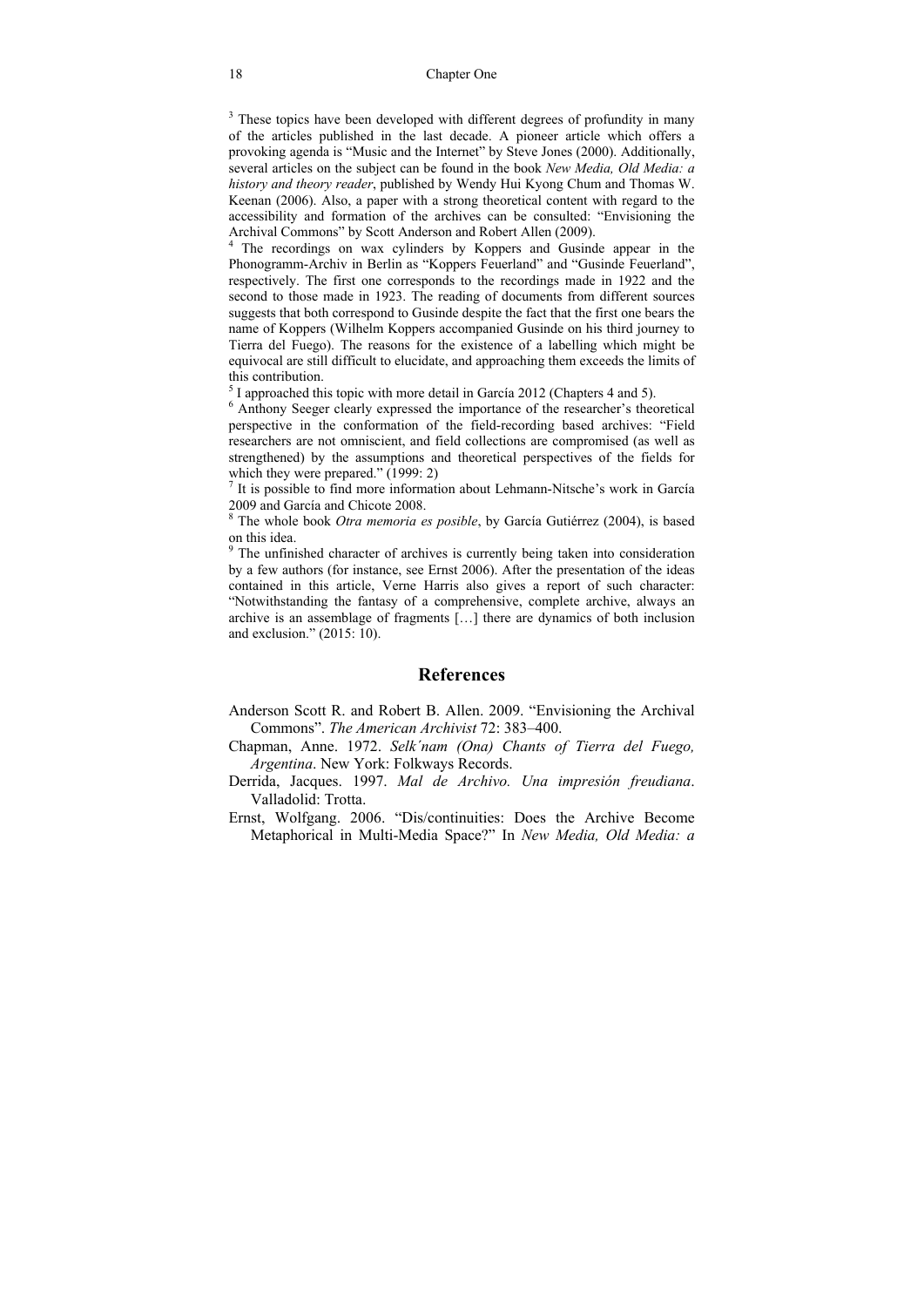*history and theory reader,* edited by Wendy Hui Kyong Chun and Thomas W. Keenan, 105–22. New York: Routledge.

- Foucault, Michel. 2004 [1969]. *Archaeology of Knowledge*. London: Routledge.
- García, Miguel A. 2009. *Robert Lehmann-Nitsche. Walzenaufnahmen aus Argentinien 1905–1909, 4/5,* Historische Klangdokumente. Berlin: Berliner Phonogramm-Archiv, Staatliche Museen zu Berlin.
- —. 2011a. "Archivos sonoros o la poética de un saber inacabado". *ArteFilosofía* 11: 36–50.

http://www.raf.ifac.ufop.br/sumarios-n11.html.

- —. 2011b. "Music from Tierra del Fuego. Rethinking Researchers' Epistemological and Aesthetic Approaches". *41st World Conference of the International Council for Traditional Music*, July 13–19, 2011 in St. John's Newfoundland, Canada.
- —. 2012. *Etnografías del encuentro. Saberes y relatos sobre otras músicas*. Buenos Aires: Ediciones del Sol.
- García, Miguel A. and Gloria B. Chicote. 2008. *Voces de Tinta. Estudio preliminar y edición antológica de Folklore Argentino (1905) de Robert Lehmann-Nitsche*. La Plata: Universidad Nacional de La Plata.
- García Gutiérrez, Antonio 2004. *Otra memoria es posible. Estrategias descolonizadoras del archivo mundial*. Buenos Aires: La Crujía.
- Harris, Verne. 2015. "Spectres of Archive and Liberation". *IASA Journal* 44 (January): 8–13.
- Hornbostel, Erich M. Von. 1913. "Melodie und Skala". In *Jahrbuch der Musikbibliothek Peters für* 1919 (19): 11–23.
- —. 1936. "Fuegian Songs". *American Anthropologist* 38: 357–67.
- —. 1948. "The music of Fuegians". *Ethnos* 13: 61–102.
- —. 1986. *Tonart und Ethos,* edited by Christian Kaden and Erich Stockmann. Leipzig: Verlag Philipp Reclam jun.
- Hui Kyong Chun, Wendy and Thomas W. Keenan (eds.). 2006. *New Media, Old Media: a history and theory reader.* New York: Routledge.
- Jones, Steve. 2000. "Music and the Internet". *Popular Music* 19 (2): 217– 30.
- Novati, Jorge. 1969–1970. "Las expresiones musicales de los selk´nam". *Runa* XII: 393–406.
- Ochoa Gautier, Ana María. 2011. "El reordenamiento de los sentidos y el archive sonoro". *ArteFilosofía* 11: 82–95.

http://www.raf.ifac.ufop.br/sumarios-n11.html.

Rouget, Gilbert (with Jean Schwarz). 1970. "Transcrire ou decrire? Chant soudanais et chant fuegien, in Echanges et Communications". In *Mélanges offerts á Claude Levi-Strauss á l'occasion de son 6o*